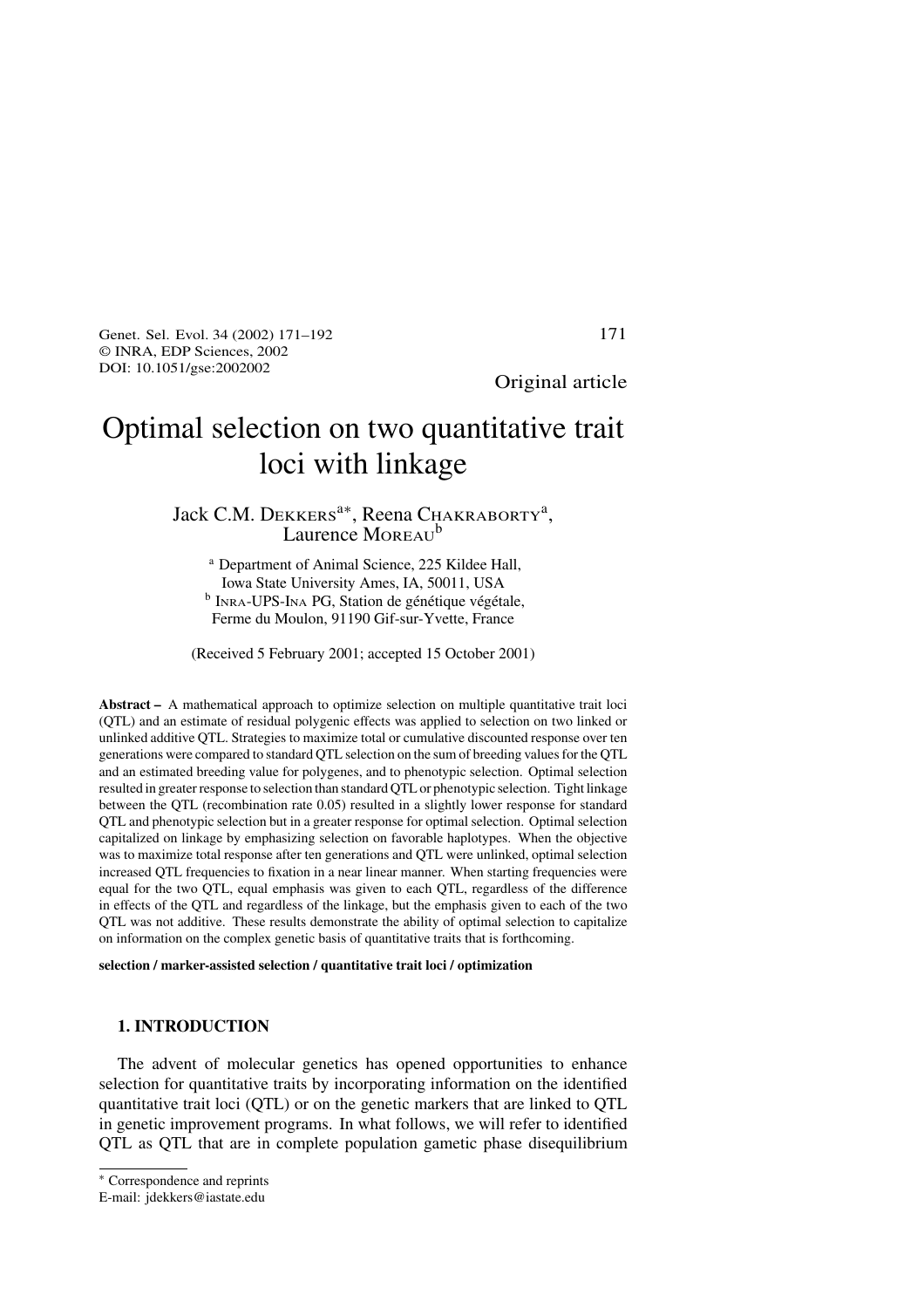with the observed genetic polymorphism (*i.e.* the QTL itself or a tightly linked marker), in contrast to marked QTL, for which the observable polymorphism is in linkage equilibrium with the QTL.

The generally accepted strategy for using QTL information in selection, which will be referred to as standard QTL selection, is to select on a simple index of an estimate of the breeding value for the identified or marked QTL  $(\alpha)$  and an estimated breeding value (EBV) of the residual polygenic effects of the individual:  $I = \alpha + EBV$  [7,15]. For additive QTL and when the components of the index are estimated using best linear unbiased prediction (BLUP) that includes the QTL as a fixed or random effect [8], standard QTL selection maximizes the response from the current to the next generation. Standard QTL selection, however, does not maximize the single generation response for QTL with non-additive effects [4], nor does it maximize the response over multiple generations, even for additive QTL [9,11,14]. Thus, the selection emphasis placed on the QTL in standard QTL selection, which is determined by the QTL breeding value, is not optimal for many situations.

The methods to optimize the use of a single identified QTL in selection were developed by Dekkers and van Arendonk [5] and Manfredi *et al.* [13]. Both methods focused on selection on a single identified QTL. Dekkers and Chakraborty [6] evaluated the benefit of optimal selection on a single identified QTL for a range of parameters and found substantial differences between optimal and standard QTL selection for QTL with overdominance.

With the advances in molecular genetics, multiple QTL are being identified for many livestock species [1] and, therefore, the information from more than one QTL must be incorporated in selection procedures. Standard QTL selection can accommodate multiple QTL by including the sum of breeding values of the individual QTL. Selection emphasis on an individual QTL is then determined by the relative magnitude of its breeding value. Hospital *et al.* [10] investigated QTL selection strategies in which equal emphasis was given to each QTL regardless of their effect, with the aim to fix all QTL as rapidly as possible. They, however, pointed out that it is unclear whether this strategy indeed minimizes the time to fixation and that optimal strategies for selection on multiple QTL are lacking.

In a companion paper, Chakraborty *et al.* [3] extended the method of Dekkers and van Arendonk [5] to allow optimization of selection on multiple QTL. The objectives of this paper were to implement this methodology for selection on two QTL and to evaluate the effect of linkage between QTL on characteristics of response to optimal QTL selection, in comparison to standard QTL and phenotypic selection.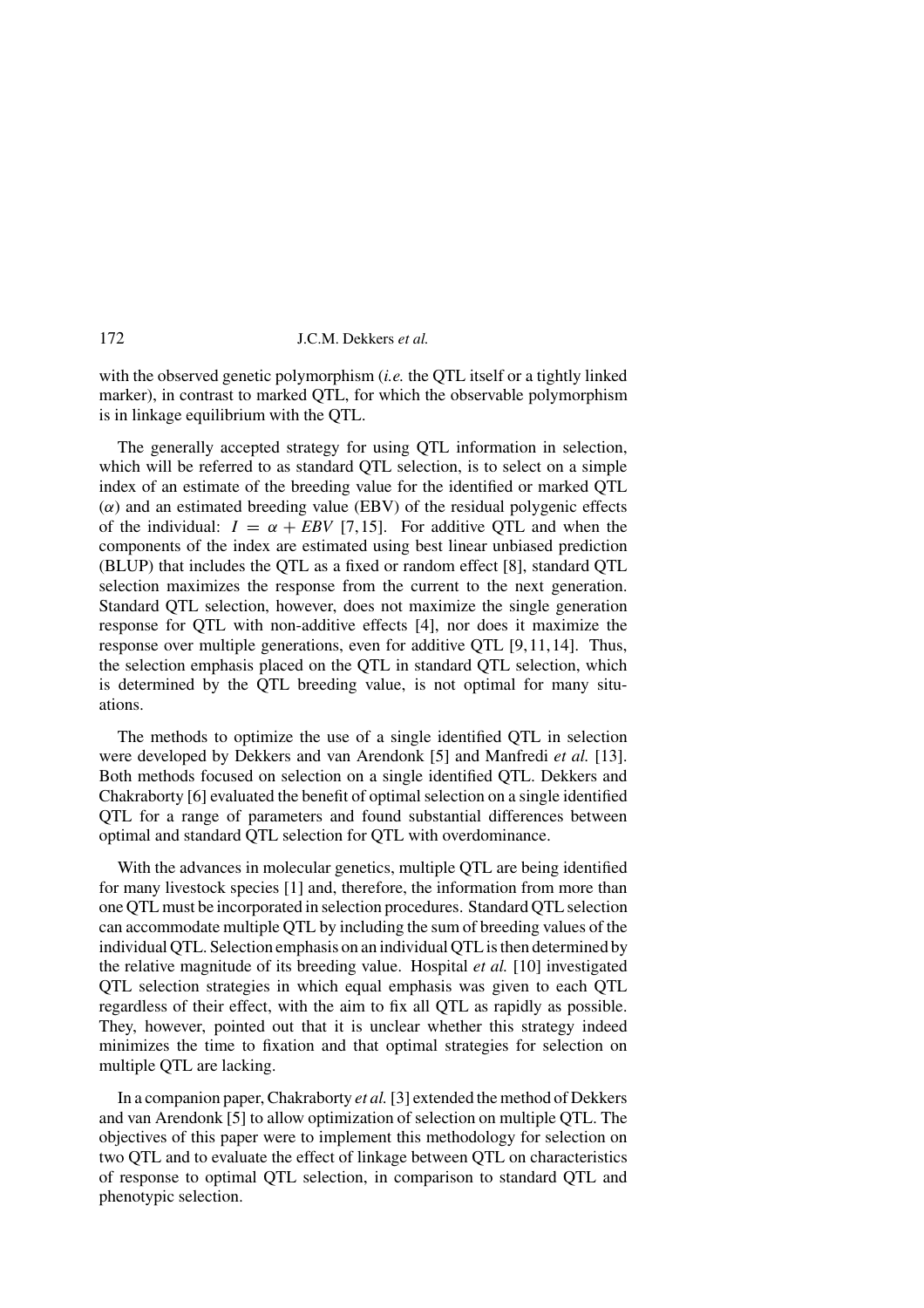#### **2. METHODS**

### **2.1. Population structure and genetic model**

The deterministic model described by Chakraborty *et al.* [3] was used to model selection on a trait affected by two identified QTL and residual polygenic effects in a population with discrete generations. Parameters for the population and genetic model were chosen to enable investigation and illustration of the properties of the optimal selection strategy and of the impact of linkage between QTL, rather than to be representative of practical breeding programs.

Selected fractions were 20% for both males and females. All candidates were genotyped for the identified QTL prior to selection and the effect and parental origin of each QTL allele was assumed known. Polygenic effects were modeled following the infinitesimal genetic model [2] but with constant variance. Both QTL were additive and had two alleles  $(A_1, A_2 \text{ and } B_1, B_2)$ . Bilocus genotypes for the QTL are coded as,  $e.g., A_1A_2B_1B_2$ , where the first allele for each locus designates the paternal allele. Starting frequencies of the favorable alleles  $(A_1 \text{ and } B_1)$  were 0.1 for both QTL and the starting population was in gametic phase equilibrium.

Allele substitution effects were equal to 1 and 1.5 in units of standard deviations  $(\sigma)$  of polygenic EBV, which is the unit of interest when comparing alternative QTL selection strategies [5]. For a trait with heritability equal to 0.25, these convert to allele substitution effects of 0.5 and 0.75 in units of standard deviations of true polygenic effects and to 0.25 and 0.375 in phenotypic standard deviation units if polygenic EBV are based on own phenotype only [6].

To evaluate the impact of linkage, recombination rates (*r*) of 0.50 (unlinked), 0.20, and 0.05 between the QTL were considered. A situation of a single QTL with an additive effect equal to the sum of the effects of the two QTL, *i.e.* 2*.*5σ, was also considered. Note that this is identical to a zero recombination rate between the QTL but with complete gametic phase disequilibrium in the base population, such that positive alleles are always in a coupling phase.

# **2.2. Selection methods and objectives**

Optimal QTL selection was compared to standard QTL selection and to phenotypic selection. Selection was on the following general index [5]:

$$
I_{ijmt} = \theta_{mt} + (EBV_{ijmt} - BV_{mt})
$$
\n(1)

where  $\theta_{mt}$  is the value assigned to individuals of the QTL genotype  $m$  in generation  $t$ , which differed by selection strategy, and  $EBV_{ijmt}$  is the polygenic EBV of animal *i*, which is deviated from the mean polygenic BV of individuals of genotype *m* in generation *t* ( $\overline{BV}_{mt}$ ). Selection on index (1) was modeled by truncation selection across distributions of EBV by genotype, with means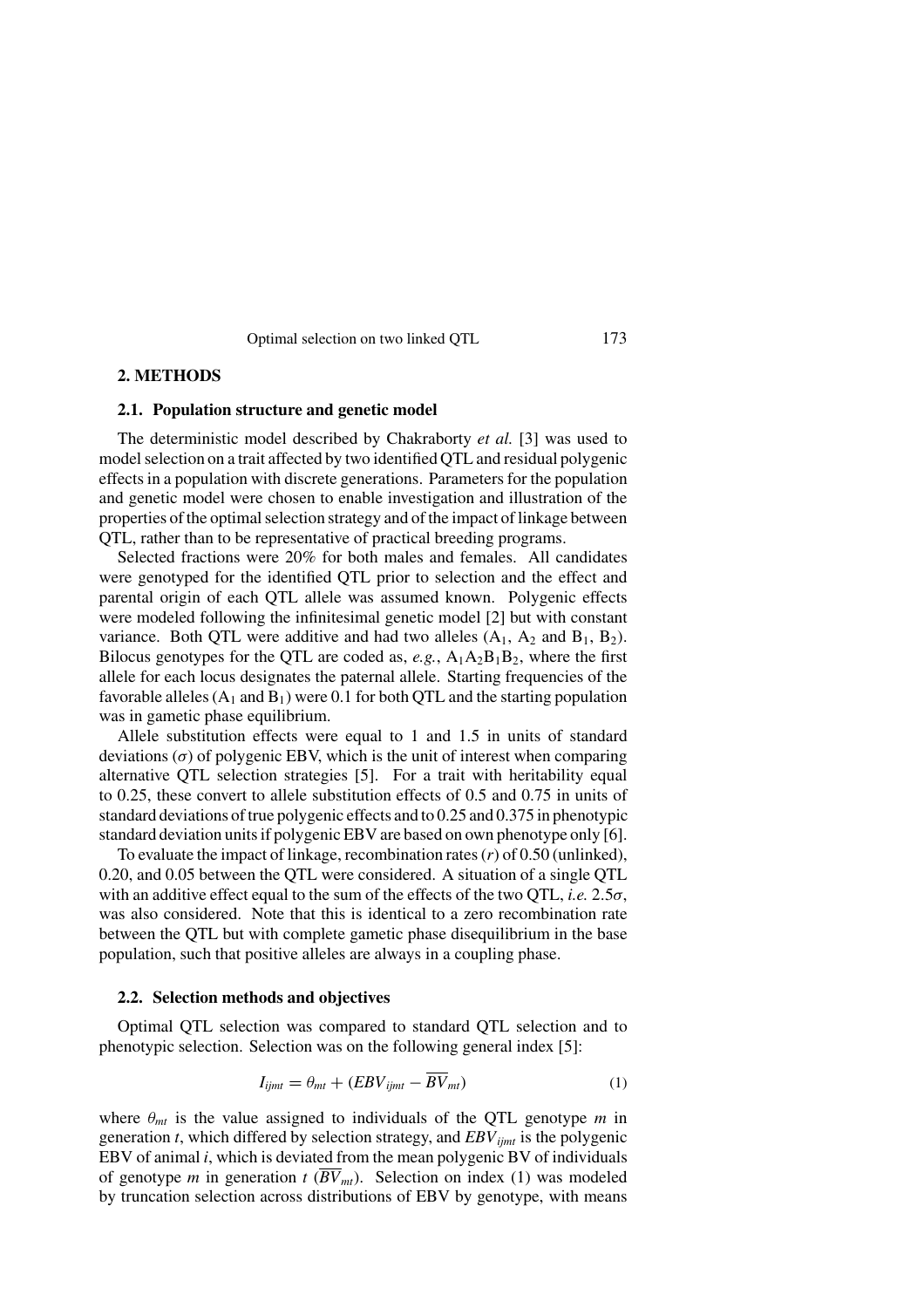174 J.C.M. Dekkers *et al.*

equal to  $\theta_{mt}$  and standard deviation equal to  $\sigma$ . Given  $\theta_{mt}$  and  $\sigma$ , proportions selected from each distribution were derived by bisection and were used to model changes in QTL frequencies and polygenic means, as described by Chakrabory *et al.* [3].

For phenotypic selection, means  $\theta_{mt}$  were derived by regressing the mean phenotypic value of each genotype  $(= q_m + \overline{BV}_{mt}$  where  $q_m$  is the sum of genotypic values for the QTL) towards an overall mean based on heritability [5, 6], which was set equal to 0.25. For standard QTL selection, means  $\theta_{mt}$  were set equal to  $\alpha_m + \overline{BV}_{mt}$ , where  $\alpha_m$  is the sum of breeding values for the two QTL based on allele substitution effects [5,6].

The methodology developed by Chakraborty *et al.* [3] was used to derive optimal QTL selection strategies. Standard QTL selection provided the starting point for the iterative solution process. Optimal QTL selection strategies were obtained for two alternative objectives: (1) maximizing cumulative response after ten generations and (2) maximizing cumulative discounted response over ten generations. These will be referred to as optimal terminal and optimal discounted QTL selection, respectively. Cumulative discounted response was computed as  $R = \sum_{t=0}^{T} w_t G_t$  where  $G_t$  is the mean total genotypic value in generation  $t$ , including both the QTL and polygenes, and  $w_t$  is a discount factor, which was computed based on an interest rate of  $\rho = 0.1$  per generation as:  $w_t = 1/(1 + \rho)^t$ . Note that the terminal response is given by  $G_{10}$ .

The optimization program provides optimal fractions to select from each genotype in each generation. Based on the standard normal distribution theory, these fractions can be used to derive the standardized truncation point that is associated with genotype *m* in generation *t*, *xmt*. Following Dekkers and van Arendonk [5], differences in truncation points between genotypes were translated to the differences between means  $\theta_{mt}$  that are assigned to each genotype in index (1) as:

$$
\theta_{mt} - \theta_{\text{ref},t} = (x_{\text{ref},t} - x_{mt})\sigma \tag{2}
$$

where ref refers to an arbitrary reference genotype. Here, genotype  $A_1A_2B_1B_2$ was used as the reference genotype. The means derived by (2) quantify the emphasis that is put on each QTL genotype in index (1) under optimal selection. These will be referred to as optimal genotype values, in contrast to standard genotypic values  $(q_m)$ , which refer to the impact of QTL genotype on phenotype.

Optimal genotype values computed by equation (2) apply to the bilocus QTL genotype. To quantify the emphasis that is placed on individual QTL, single locus genotype values were computed by averaging optimal bilocus genotype values over genotypes for the other locus. For example, the mean optimal genotype value for  $A_1A_1$  was obtained as the average of the optimal bilocus genotype values for genotypes that included  $A_1A_1$ , weighted by the frequency of each genotype.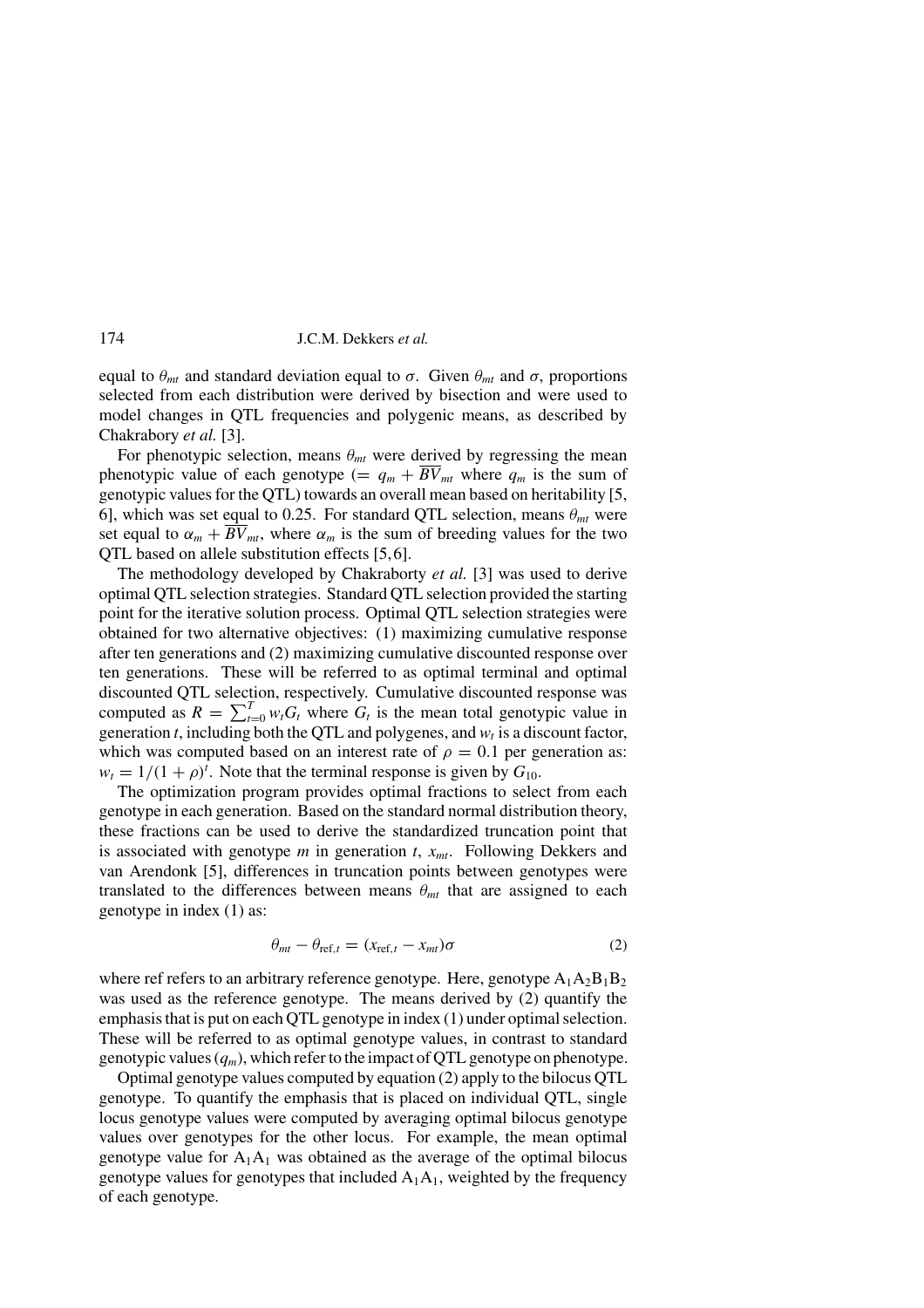#### **2.3. Gametic phase disequilibrium**

Selection generates gametic phase disequilibrium between QTL and between the QTL and polygenes [2] (gametic phase disequilibrium among polygenes was ignored by assuming constant polygenic variance). Denoting  $P_{ij}$  as the frequency of QTL haplotype  $i\dot{j}$ , and  $P_i$  the frequency of allele  $i$ , gametic phase disequilibrium between the two QTL was computed following Lewontin [12] as:

$$
D' = (P_{A_1B_1}P_{A_2B_2} - P_{A_1B_2}P_{A_2B_1})/D_{\text{max}}
$$
 (3)

where

$$
D_{\max} = \min(P_{A_1} P_{B_1}, P_{A_2} P_{B_2}) \text{ when } D' < 0
$$

and

$$
D_{\max} = \min(P_{A_1} P_{B_2}, P_{A_2} P_{B_1}) \text{ when } D' > 0.
$$

Gametic phase disequilibrium between the QTL and polygenes was quantified by the correlation of standard genotypic values for the  $QTL (q_m)$  with polygenic breeding values as:

$$
r_t = \frac{\text{cov}(q_m, \overline{BV}_{mt})}{\sqrt{\text{var}(q_m)}\sqrt{\text{var}(\overline{BV}_{mt}) + \sigma_{\text{pol}}^2}}\tag{4}
$$

where  $\sigma_{pol}^2$  is the polygenic variance within QTL genotype. Variances and covariances of  $q_m$  and  $BV_{mt}$  were computed based on haplotype means weighted by haplotype frequencies.

# **3. RESULTS**

#### **3.1. Response to selection**

#### **3.1.1. Maximizing terminal response**

Cumulative responses over ten generations in population average QTL, polygenic, and total genotypic values are listed in Table I for the alternative selection strategies and genetic models. Polygenic responses were based on mean polygenic breeding values and QTL responses on mean genotypic values for the two QTL, both deviated from the genetic level in the starting population.

As expected, optimal terminal QTL selection resulted in the greatest mean total genotypic value in the final generation (Tab. I), followed by phenotypic selection and then standard QTL selection. The greater terminal response for phenotypic than standard QTL selection agrees with previous studies, which investigated selection on a single identified QTL [9,11,14]. The difference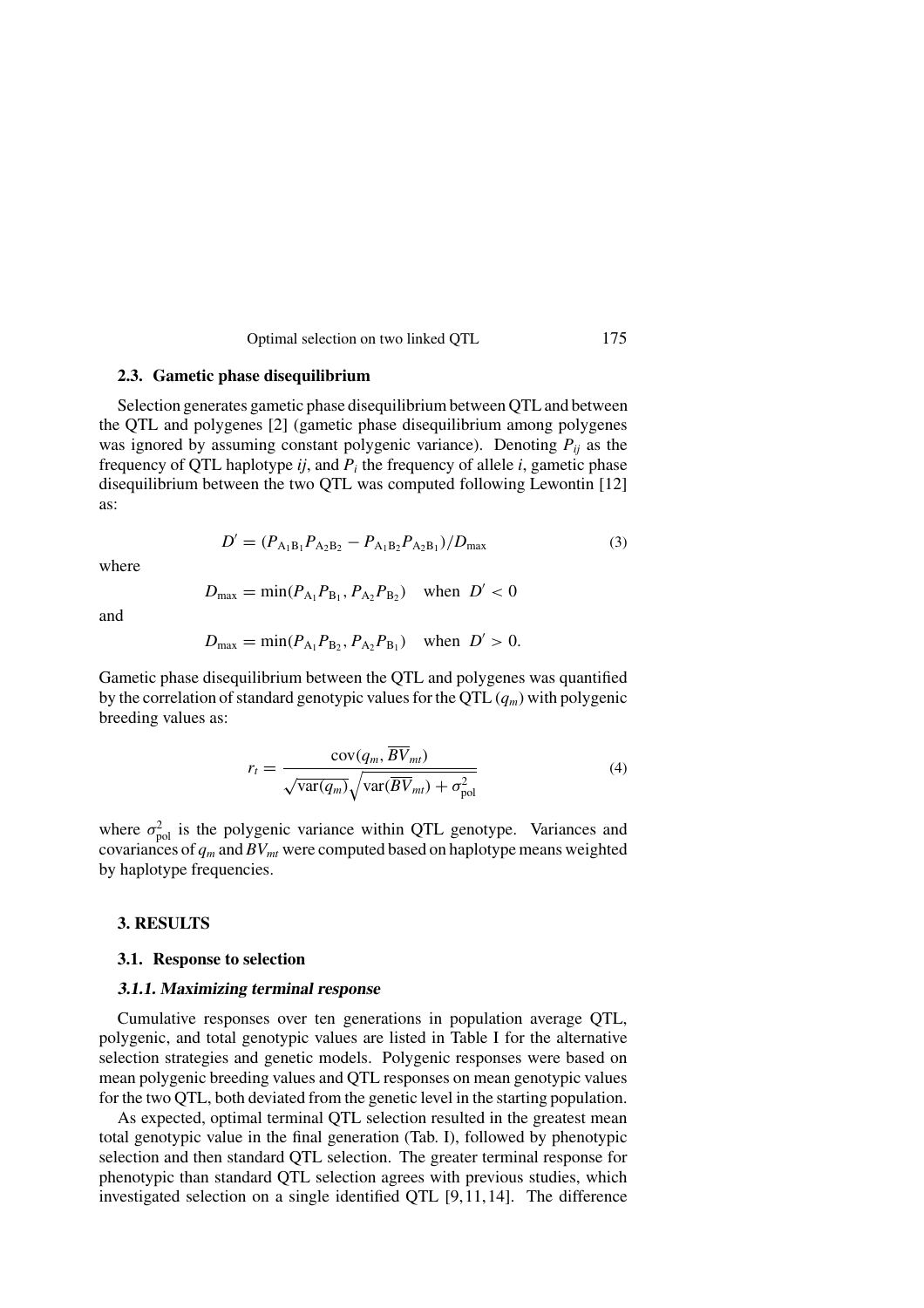**Table I.** Terminal responses over ten generations (in phenotypic standard deviations) to phenotypic, standard QTL, and optimal QTL selection with one or two QTL with a varying recombination rate (*r*). QTL substitution effects are 1.0 and 1.5 standard deviations of polygenic EBV for two QTL and 2.5 for one QTL. Polygenic heritability is 0.25 and starting frequencies of favorable alleles are equal to 0.1 for all QTL. In brackets, total responses are also expressed relative to response for phenotypic selection.

| Selection  | Response   |                | One QTL    |                                            |                |
|------------|------------|----------------|------------|--------------------------------------------|----------------|
| strategy   | component  |                |            |                                            |                |
|            |            | $r = 0.05$     | $r = 0.20$ | $r = 0.50$                                 |                |
| Optimal    | Total      | 4.31 (103.8)   |            | $4.27(102.6)$ $4.27(102.4)$ $4.44(101.7)$  |                |
|            | Polygenic  | (97.3)<br>3.20 |            | 3.18 $(96.6)$ 3.18 $(96.6)$ 3.32 $(102.1)$ |                |
|            | <b>OTL</b> | 1.11(128.7)    |            | $1.09(125.4)$ $1.09(123.7)$ $1.12(100.3)$  |                |
| Standard   | Total      | (95.5)<br>3.97 | 3.97       | $(95.5)$ 3.98 $(95.5)$ 4.10 $(93.9)$       |                |
|            | Polygenic  | (86.4)<br>2.84 | 2.85(86.6) | 2.86(86.9)                                 | 2.98<br>(91.7) |
|            | <b>OTL</b> | 1.12(130.4)    |            | $1.12(128.9)$ $1.12(127.6)$                | 1.13(100.4)    |
| Phenotypic | Total      | 4.15           | 4.16       | 4.17                                       | 4.37           |
|            | Polygenic  | 3.29           | 3.29       | 3.29                                       | 3.25           |
|            | OTL        | 0.86           | 0.87       | 0.88                                       | 1.12           |

between phenotypic and standard QTL selection was, however, slightly less for two QTL than when their effects were concentrated into one QTL (−4*.*5% for two QTL compared to −6*.*1% for one QTL). Phenotypic selection resulted in a similar QTL response than standard QTL selection with a single QTL but in substantially less QTL response with two QTL. Lost polygenic response for standard QTL selection relative to phenotypic selection was, however, smaller for one QTL than for two QTL.

Extra terminal response from optimal over phenotypic selection was greatest for two tightly linked QTL  $(r = 0.05)$  (+3.8%) and smallest for the one QTL case  $(+1.7\%)$  (Tab. I). With two QTL, the greater QTL response was the main reason for the extra response from optimal over phenotypic selection; polygenic response was slightly lower for optimal than for phenotypic selection. This is in contrast to the one QTL case, where greater polygenic response was responsible for the greater total response for optimal over phenotypic selection and QTL responses were similar between the two strategies. Note that the one QTL cases is equivalent to the two QTL case with complete linkage and complete disequilibrium. Thus, the one QTL case is not an extension to complete linkage of the two QTL cases examined here, for which the QTL were in equilibrium in the base population.

Extra response from optimal over standard QTL selection increased with linkage from +6*.*9% for unlinked loci to +8*.*3% for tightly linked QTL (Tab. I).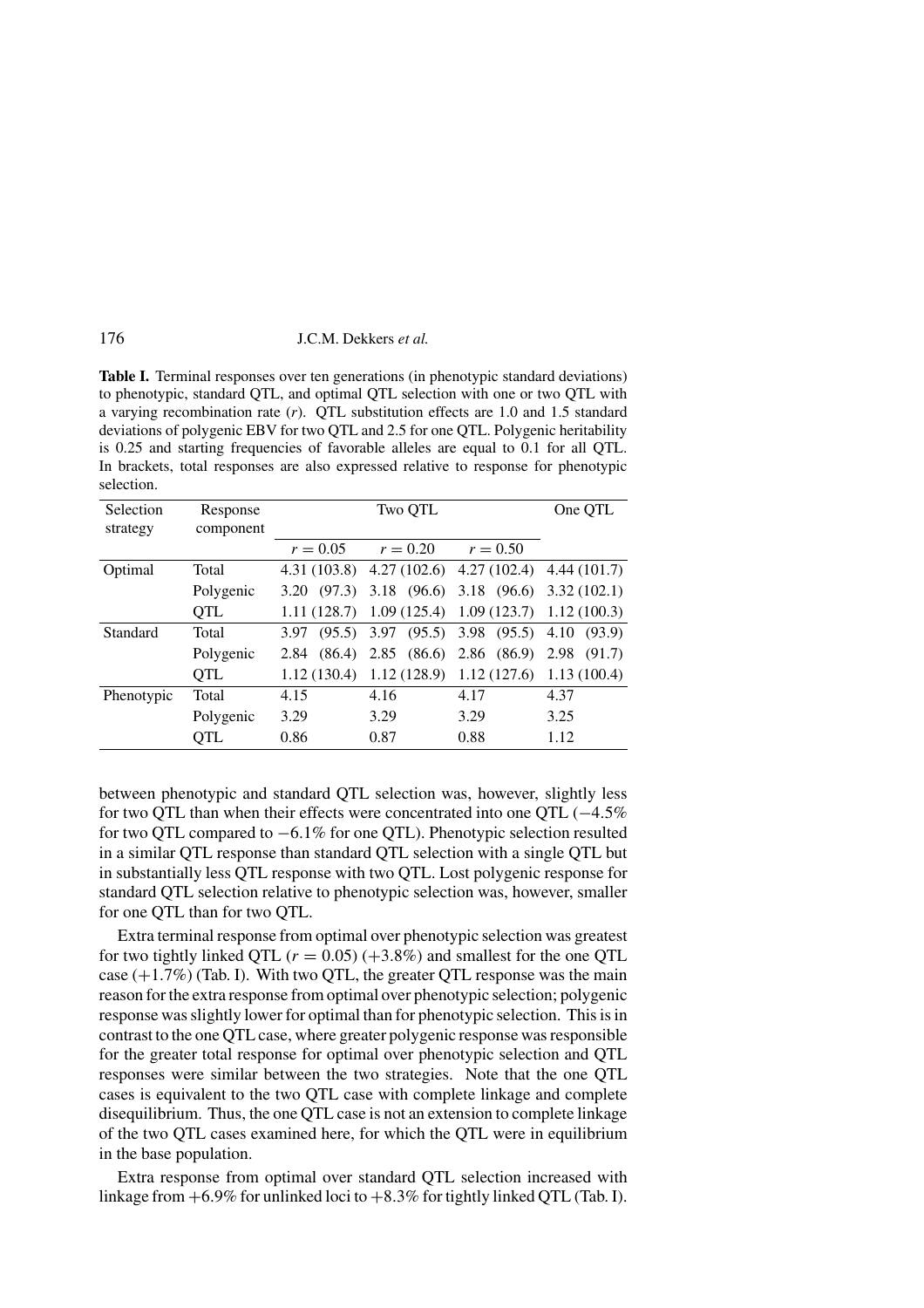With one QTL, extra response from optimal selection was intermediate to these values at  $+7.8\%$ . Extra polygenic response was the main reason for the difference in total response between optimal and standard QTL selection. This confirms the previous finding for the one QTL case by Dekkers and van Arendonk [5] that optimal terminal QTL selection maximizes polygenic response over generations while achieving near fixation of the QTL at the end of the planning horizon.

Tight linkage between the QTL resulted in slightly greater total response for optimal selection compared to moderate or no linkage (4.31 *vs.* 4.27, Tab. I). In contrast, linkage slightly reduced total response for standard QTL and phenotypic selection. Although differences were small, this illustrates the ability of the optimal strategy to capitalize on linkage. This will be further addressed later in the results section.

Trends in cumulative responses to selection are illustrated in Figure 1 for standard and optimal QTL selection for two unlinked (Fig. 1a) and tightly linked (Fig. 1b) QTL. Standard QTL selection reached the maximum QTL genotypic value after seven generations. Increases in QTL values were more gradual for optimal terminal QTL selection but also nearly reached their maximal value by generation ten. Linkage had limited effects on QTL responses. Because of greater emphasis on the QTL, standard QTL selection resulted in a lower polygenic response in the initial generations and in a lower cumulative polygenic response over the planning horizon. This is similar to the results described previously for a single QTL [5].

# **3.1.2. Maximizing cumulative discounted response**

Comparisons between the three selection strategies when the objective was to maximize cumulative discounted response over ten generations are shown in Table II. As expected, optimal QTL selection resulted in the greatest response for all cases. However, in contrast to the terminal response, cumulative discounted responses were greater for standard QTL than for phenotypic selection when two QTL were present, because of greater QTL responses in early generations (Fig. 1). Standard QTL and phenotypic selection had similar cumulative discounted responses for the one QTL case, with lower responses for standard QTL selection in later generations offsetting early gains, and losses in discounted polygenic response offsetting gains in QTL discounted response.

The benefit of optimal over phenotypic selection was greater for cumulative discounted response (Tab. II) than for terminal response (Tab. I) and greater for two than for one QTL (Tab. II). The discounted polygenic response was lower for optimal QTL than for phenotypic selection but this was more than offset by the extra discounted QTL response. The extra cumulative discounted response from optimal over phenotypic selection was the greatest for tightly linked loci but did not increase consistently with degree of linkage. The impact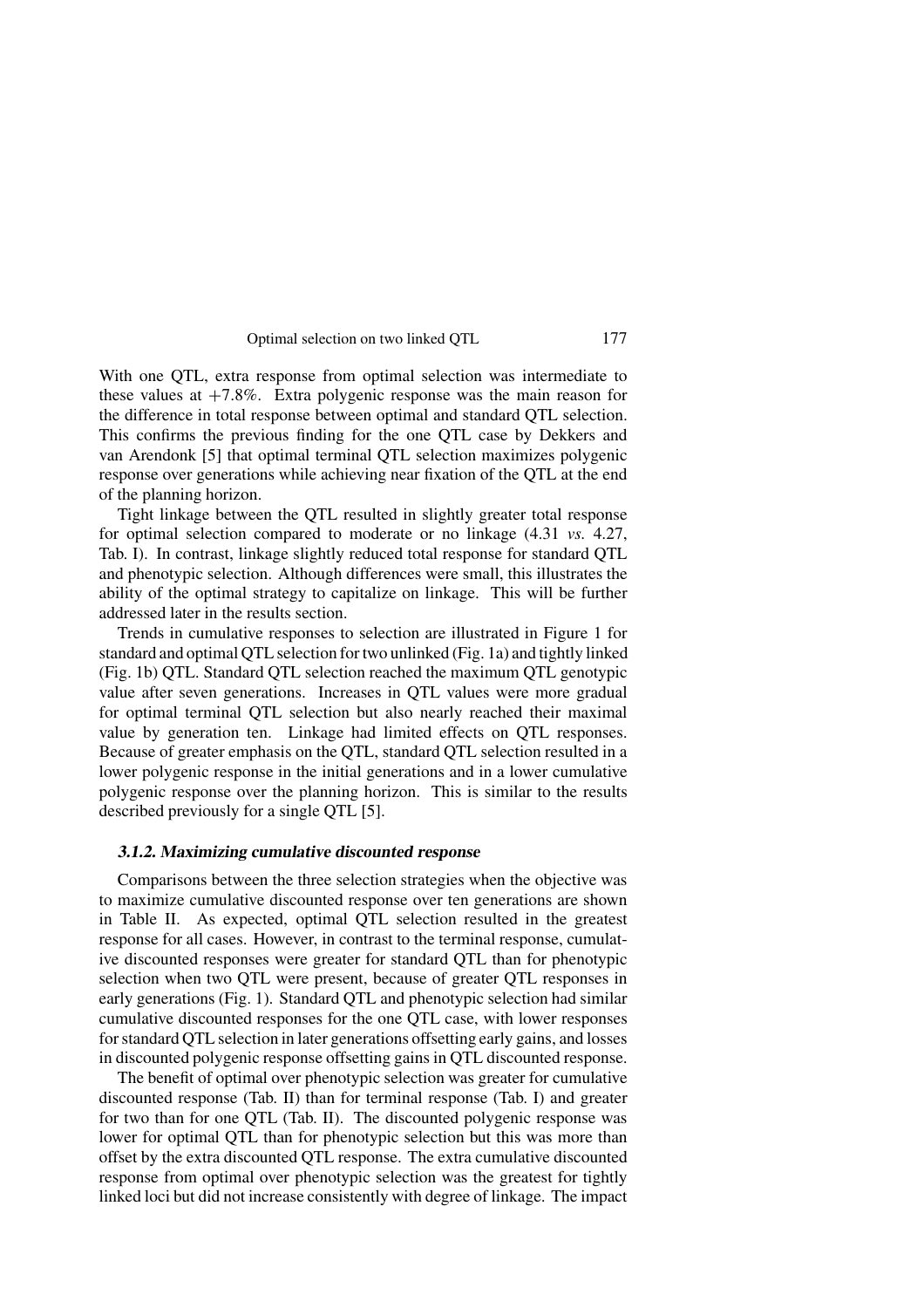

**Figure 1.** Cumulative gains in polygenic, QTL, and total genotypic means for standard  $(- - \circ - \circ)$ , optimal terminal  $(\longrightarrow \bullet \circ)$ , and optimal cumulative discounted  $(\longrightarrow \ast \circ)$ selection for (a) two unlinked or (b) two tightly linked QTL  $(r = 0.05)$ . Starting frequencies are 0.1 for both QTL.

of linkage on relative and absolute discounted total response was, however, small, with greater discounted polygenic response with tight linkage partially offset by lower discounted QTL response (Tab. II).

Extra response from optimal over standard QTL selection was smaller for cumulative discounted (Tab. II) than for terminal response (Tab. I) because of the emphasis on early gains in the former objective. Extra cumulative discounted response from optimal discounted over standard QTL selection was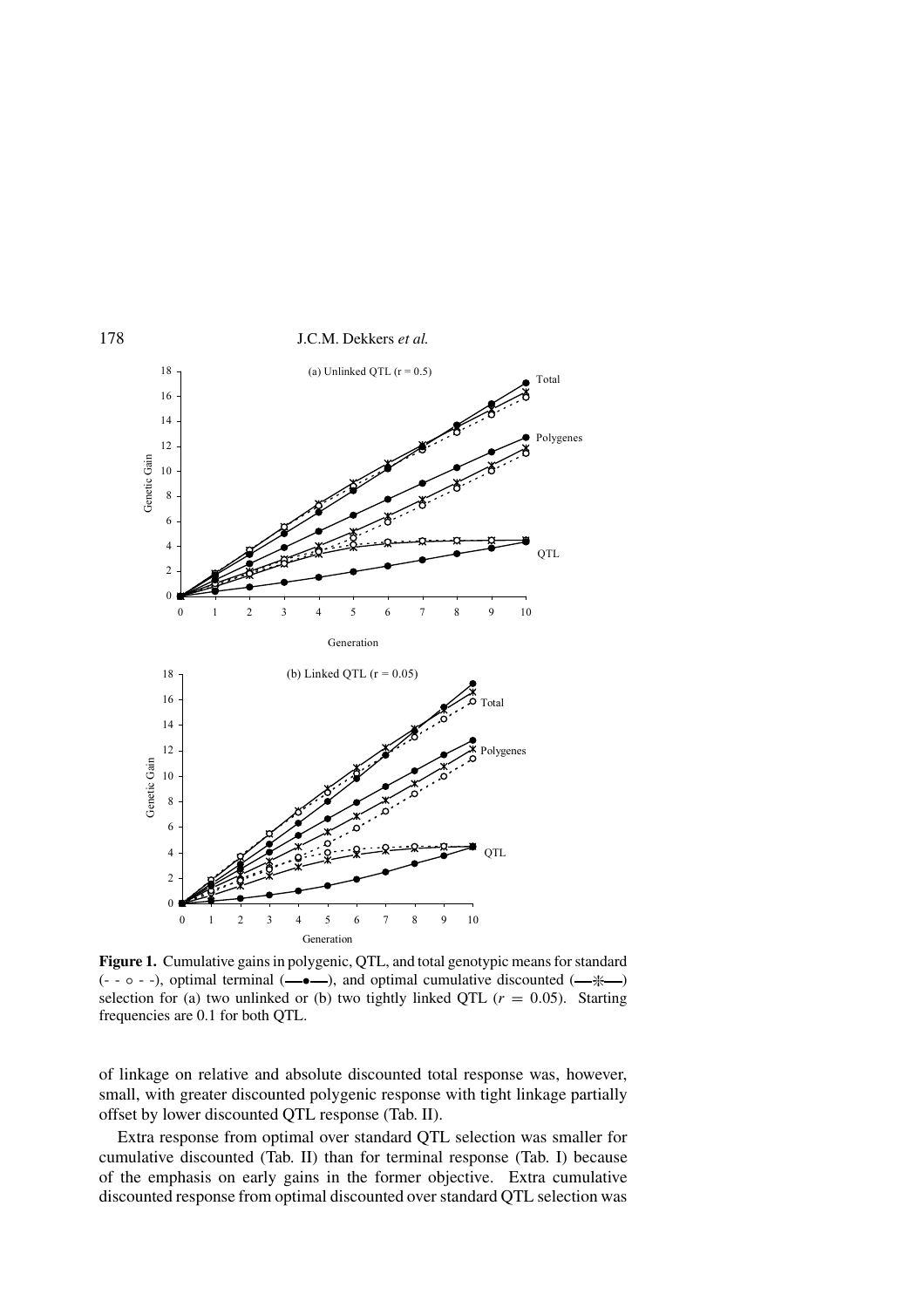**Table II.** Cumulative discounted responses over ten generations (in phenotypic standard deviations) to selection with one or two QTL, with varying recombination rate (*r*), for phenotypic, standard QTL, and optimal QTL selection, when the objective is to maximize cumulative discounted response. QTL substitution effects are 1.0 and 1.5 standard deviations of polygenic EBV for two QTL and 2.5 for one QTL. Polygenic heritability is 0.25 and starting frequencies of favorable alleles are equal to 0.1 for all QTL. Interest rate is 10% per generation. In brackets, total responses are also expressed relative to response for phenotypic selection.

| Selection  | Response  |                | One QTL             |                                                         |               |
|------------|-----------|----------------|---------------------|---------------------------------------------------------|---------------|
| strategy   | component |                |                     |                                                         |               |
|            |           | $r = 0.05$     | $r = 0.20$          | $r = 0.50$                                              |               |
| Optimal    | Total     |                |                     | $12.7(106.0)$ $12.6(105.3)$ $12.7(105.6)$ $14.0(103.3)$ |               |
|            | Polygenic | (87.2)<br>8.4  | $(82.5)$ 7.9<br>7.9 | (82.3)                                                  | (92.3)<br>8.5 |
|            | OTL       | (182.2)<br>4.3 | 4.7 $(197.3)$       | 4.8 (198.8) 5.5 (127.0)                                 |               |
| Standard   | Total     |                |                     | 12.3 (102.5) 12.3 (102.7) 12.4 (103.0) 13.4             | (99.3)        |
|            | Polygenic | 7.4<br>(76.6)  | (76.6)<br>7.4       | (76.7)<br>7.4                                           | (79.5)<br>7.3 |
|            | QTL       | 4.9<br>(207.9) | (207.8)<br>5.0      | $5.0\quad(208.3)$                                       | 6.1(142.2)    |
| Phenotypic | Total     | 12.0           | 12.0                | 12.0                                                    | 13.5          |
|            | Polygenic | 9.6            | 9.6                 | 9.6                                                     | 9.2           |
|            | OTL       | 2.4            | 2.4                 | 2.4                                                     | 4.3           |

slightly greater for the one QTL case (+4*.*0%) than for two tightly linked QTL (+3*.*5), and the smallest (+2*.*6%) for two QTL with moderate or no linkage. Optimal discounted QTL selection resulted in substantially greater discounted polygenic response than standard QTL selection, in particular for one QTL and for two tightly linked QTL, but this was partially offset by a lower discounted QTL response.

Figure 1 shows trends in response for optimal discounted QTL selection. Polygenic and QTL responses for selection that maximized cumulative discounted response were intermediate to those for standard QTL selection and to selection that optimized terminal responses, but tended to be closer to trends for the former. For both linked and unlinked QTL, optimal discounted QTL selection had similar total response as standard QTL selection in early generations but greater response in later generations. This was achieved by sacrificing some QTL response in early generations, which allowed an increase in polygenic response. As a result, optimal selection was able to maintain total response in early generations, while additional QTL response was capitalized on in later generations because the QTL were not yet fixed. The amount of QTL response sacrificed by optimal selection in early generations in favor of polygenic response was greater for tightly linked QTL than for unlinked OTL.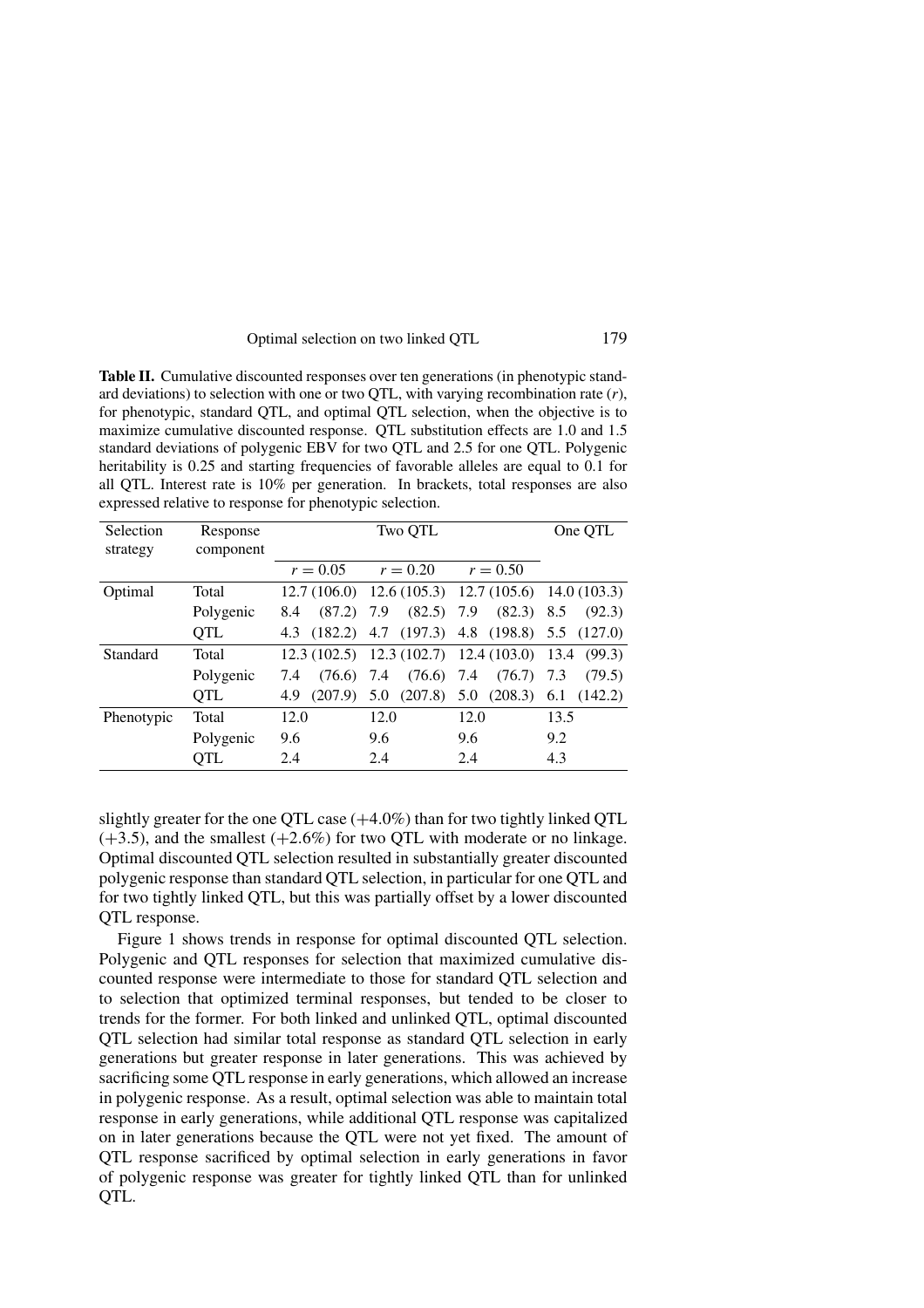180 J.C.M. Dekkers *et al.*



**Figure 2.** QTL frequencies for two unlinked QTL with effects equal to 1.0 (◦) and 1.5 ( $\bullet$ ) standard deviations of polygenic EBV for standard  $\left(\begin{array}{c}\text{-} \\ \text{-} \\ \text{-}\end{array}\right)$ , optimal cumulative discounted  $\left(\begin{array}{c}\text{-} \\ \text{-} \\ \text{-}\end{array}\right)$  and optimal terminal  $\left(\begin{array}{c}\text{-} \\ \text{-} \\ \text{-}\end{array}\right)$  for 0.1 startin ightharpoonup and optimal terminal (  $\equiv$  for 0.1 starting frequencies and - - for starting frequencies of 0.3 and 0.1).

#### **3.2. QTL allele frequencies**

Figure 2 shows trends in frequencies for two unlinked QTL for standard and optimal QTL selection. Starting frequencies of the favorable QTL alleles were 0.1. For optimal terminal QTL selection, an initial frequency of 0.3 for the smaller OTL (A) was also considered.

As expected, standard QTL selection resulted in rapid fixation of the favorable alleles, in particular for the QTL with larger effect. Similar trends, but with a lower rate of fixation, were observed for optimal QTL selection when the objective was to maximize cumulative discounted response.

For optimal QTL selection, trends in allele frequencies were nearly linear when the objective was to maximize terminal response, regardless of starting frequencies (Fig. 2). When starting frequencies were equal, trends were also similar for the two QTL, despite a difference in their genotypic effects. When starting frequencies were different, emphasis on each QTL was such that the frequencies increased at a nearly constant rate to reach near fixation at the end of the planning horizon. In contrast, with standard and optimal discounted QTL selection, rates of fixation were much greater for the QTL with the larger effect.

Figure 3 illustrates the effect of linkage on trends in QTL frequencies. Only results for tight linkage  $(r = 0.05)$  are shown; those for moderate linkage  $(r = 0.2)$  were intermediate.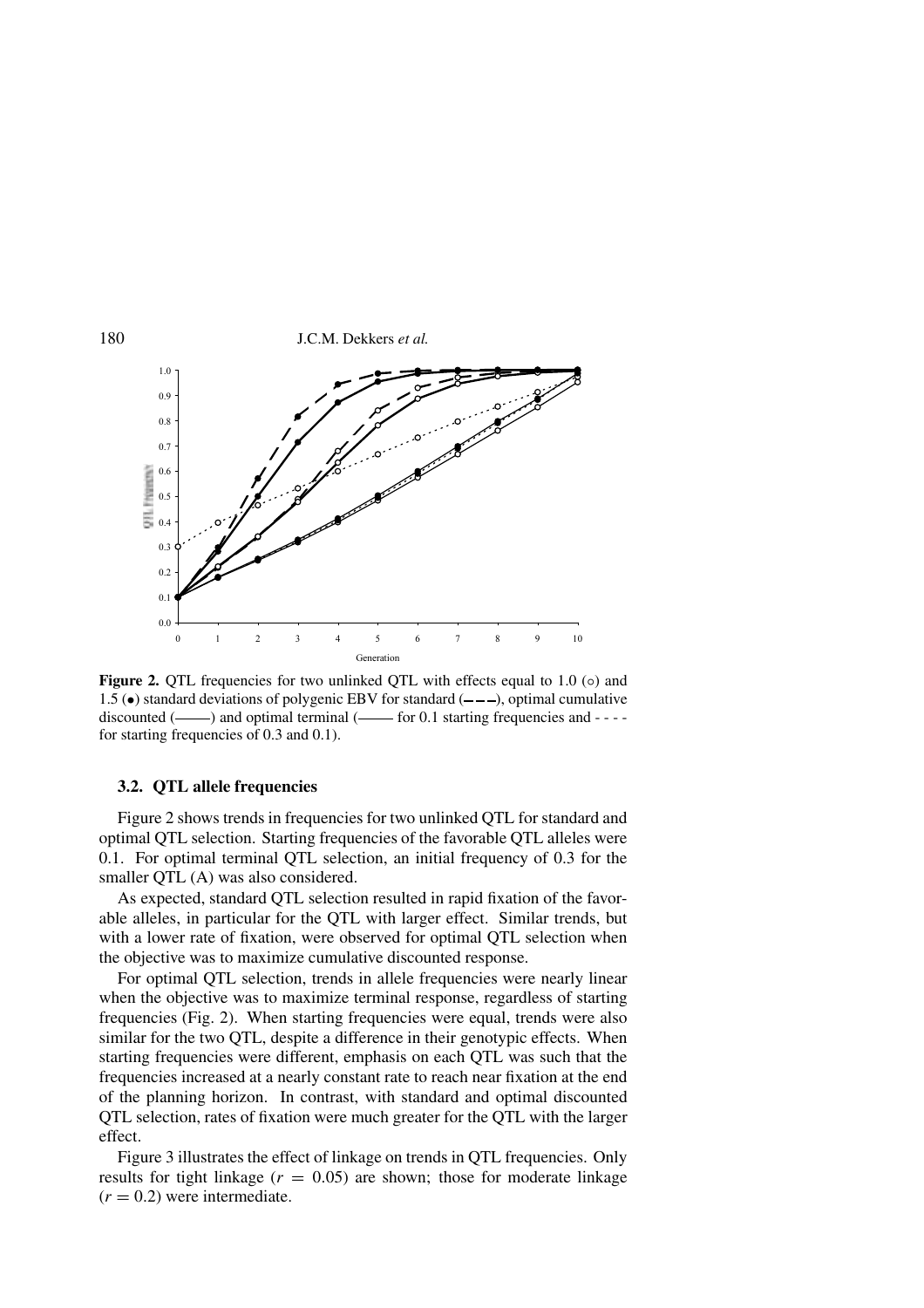

**Figure 3.** OTL frequencies for two unlinked  $(- - -)$  or tightly linked  $(r = 0.05)$  $($   $\longrightarrow$  QTL with effects equal to 1.0 ( $\circ$ ) and 1.5 ( $\bullet$ ) standard deviations of polygenic EBV for standard and optimal terminal QTL selection. Starting frequencies are 0.1 for both QTL.

Linkage had a limited effect on QTL frequencies for standard selection (Fig. 3), although rates of fixation were slightly reduced with linkage because favorable alleles in repulsion phase were not released as quickly. For optimal selection, both QTL approached fixation regardless of the degree of linkage. However, increases in QTL frequencies were smaller with linkage than without linkage in early generations. The reason for the different effect of linkage for standard versus optimal QTL selection is explored in the following section.

# **3.3. QTL haplotype frequencies**

Changes in frequencies for three QTL haplotypes are shown in Figure 4a for standard QTL selection and in Figure 4b for optimal terminal QTL selection. Standard QTL selection resulted in rapid fixation to a frequency of one of the favorable haplotype  $(A_1B_1)$  and to zero of the unfavorable haplotype  $(A<sub>2</sub>B<sub>2</sub>)$ . Standard OTL selection initially increased the frequency of the haplotype in the repulsion phase  $(A_2B_1)$  before reducing its frequencies to zero. Linkage had a limited impact on these trends, although the move to fixation of the favorable haplotype was slightly slower and the rise and subsequent decline of frequencies for repulsion phase haplotypes were slightly greater with linkage. This is caused by the slower break-up of linked QTL in repulsion phase.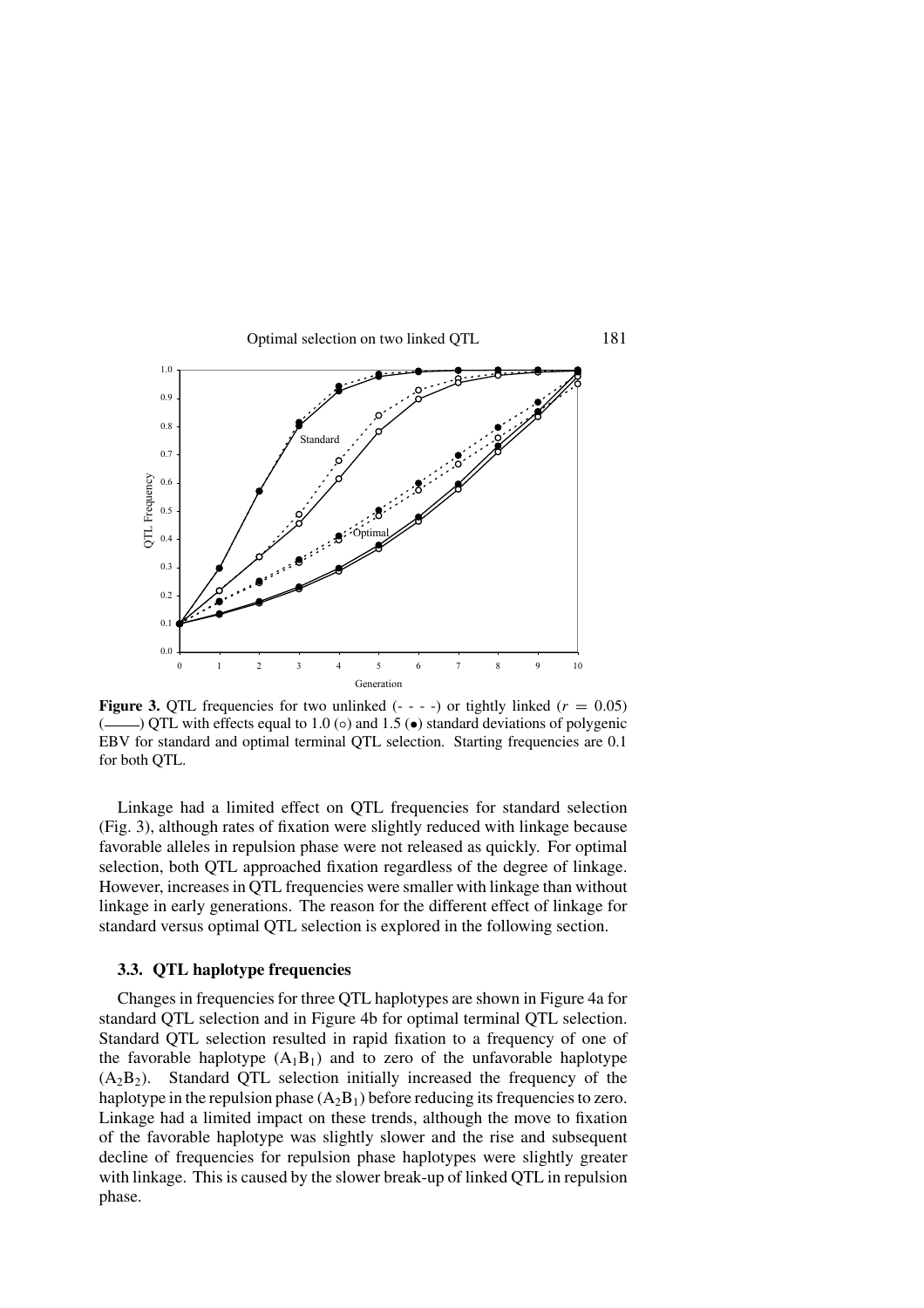

**Figure 4.** Frequencies of selected QTL haplotypes for two QTL with recombination rates equal to  $0.5$  (- - - -),  $0.2$  (---), or  $0.05$  (---), and effects equal to 1.0 (A) and 1.5 (B) standard deviations of polygenic EBV, for (a) standard and (b) optimal terminal QTL selection. Starting frequencies of the favorable alleles for each QTL  $(A_1 \text{ and } B_1)$ are 0.1.

Quite different trends in haplotype frequencies were observed for optimal QTL selection (Fig. 4b). Frequencies of the favorable and unfavorable haplotypes also increased and decreased, respectively, but much more gradually than for standard QTL selection. Linkage had a limited impact on the increasing trend for the favorable haplotype but resulted in a slower decline in the frequency of the unfavorable haplotype. In contrast to standard QTL selection, frequencies for the repulsion phase haplotype were greatly impacted by linkage under optimal selection; without linkage, the frequency of the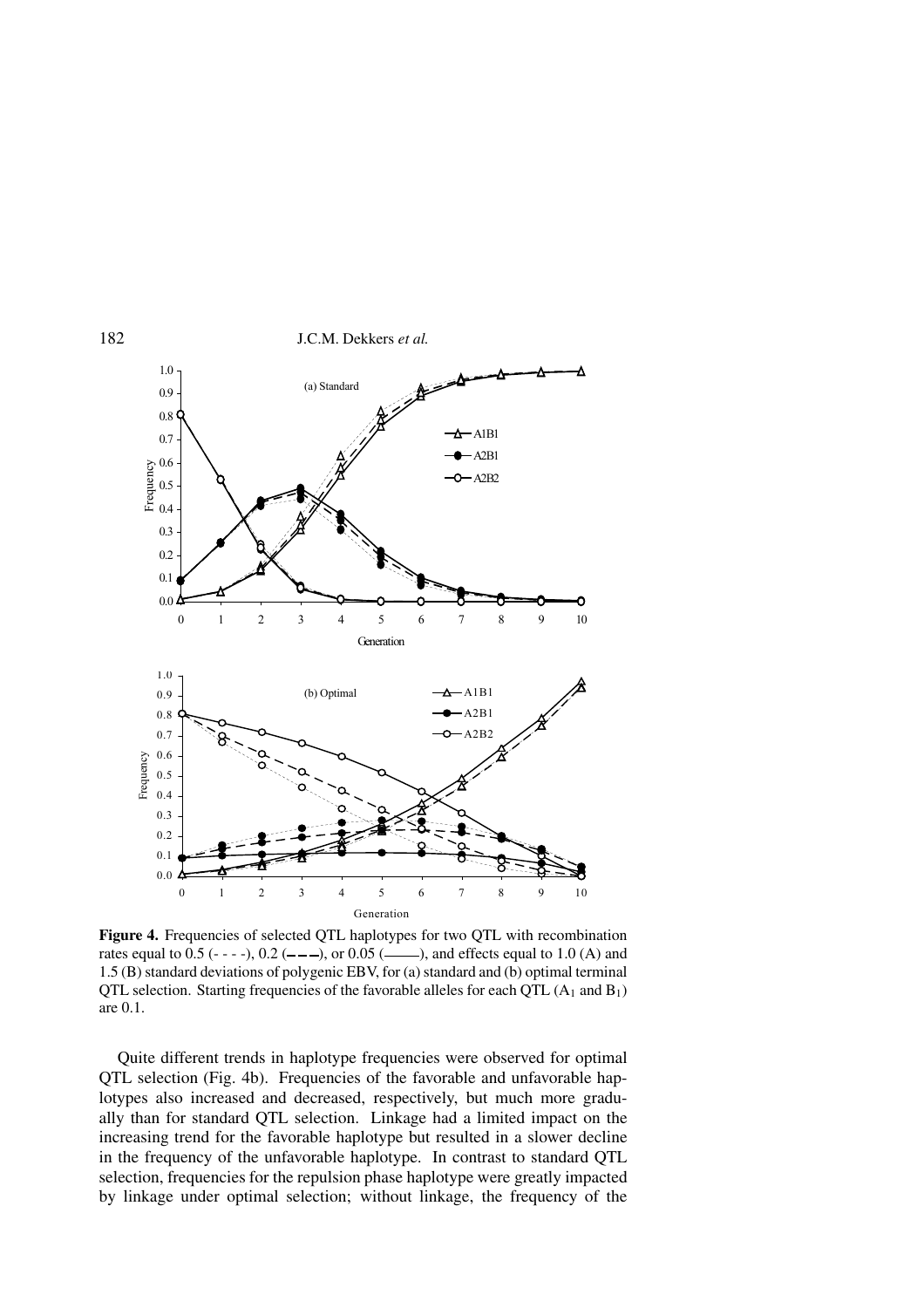repulsion phase haplotype increased for the first five generations, after which it decreased towards zero. With tight linkage, however, the frequency of the repulsion phase haplotype was nearly constant for the first eight generations, followed by a gradual decline towards zero. With tight linkage, repulsion phase haplotypes do not break up through recombination and must be selected against in order to eventually fix the favorable QTL alleles. Thus, the initial increase in frequency of the repulsion phase haplotype with standard QTL selection (Fig. 4b) represents a wasted selection effort because it has to be selected against in later generations. This wastage is avoided by optimal QTL selection by minimizing the increase in frequency of such haplotypes. This ability to minimize wasted selection effort also explains why the benefit of optimal QTL over standard QTL and phenotypic selection is greater with tight linkage (Tab. I). Most of these effects disappeared, however, with moderate linkage, which behaved similar to unlinked QTL under optimal selection (Fig. 4b).

# **3.4. Fractions selected**

The effect of linkage on selection strategies is further illustrated in Figure 5, which shows fractions selected from specific OTL genotypes with tight  $(r =$ 0*.*05) and no linkage for standard (Fig. 5a) and optimal terminal QTL selection (Fig. 5b). The number of favorable and unfavorable haplotypes and alleles that is present in each genotype is also indicated. For brevity, only the results for generations 0, 4, and 8 are shown. The genotypes that are not depicted exhibited similar trends as the presented genotypes, based on the number of favorable and unfavorable haplotypes they contain.

For standard QTL selection, fractions selected from each genotype decreased with a declining QTL value of the genotype (Fig. 5a), as expected. The selected fractions decreased over generations because of the increasing frequency of the favorable alleles. Linkage had no impact on the fractions selected in the initial generation, as expected, and limited impact in later generations, which was primarily caused by differences in genotype frequencies.

For optimal QTL selection (Fig. 5b), differences in fractions selected between genotypes were not as large as for standard selection and linkage had a much greater impact. Without linkage, the selected fractions decreased with and were almost entirely determined by the number of favorable alleles, regardless of the linkage phase and the difference in the effect of the alleles between the two QTL. This is consistent with the observed similarity in frequency trends between the two QTL (Fig. 1). With tight linkage, however, the selected fractions were determined primarily by the number of favorable haplotypes, with a slight negative emphasis on the number of unfavorable haplotypes. For example, fractions selected were very similar for genotypes  $A_1A_1B_1B_2$ (1 favorable and 0 unfavorable haplotypes) and  $A_1A_2B_1B_2$  (1 favorable and 1 unfavorable haplotype). Genotypes with no favorable haplotypes were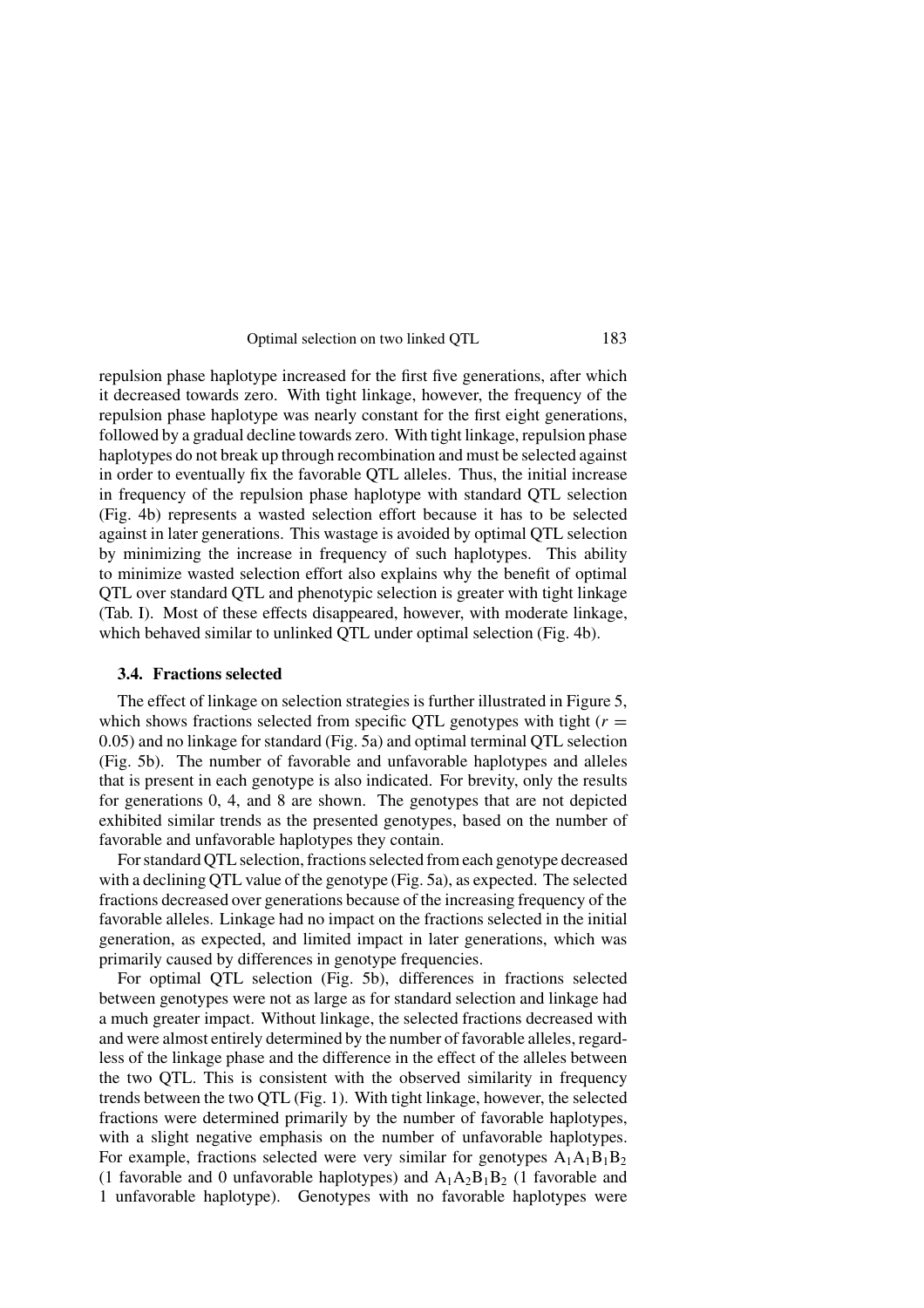

**Figure 5.** Proportions retained for breeding and haplotype characteristics for selected QTL genotypes in selected generations for standard and optimal terminal QTL selection for two unlinked ( $\blacksquare$ ) or linked ( $\Box$ ) QTL, with effects equal to 1.0 (A) and 1.5 (B) standard deviations of polygenic EBV. Starting frequencies of the favorable alleles for each QTL  $(A_1 \text{ and } B_1)$  are 0.1.

selected with the lowest emphasis; and, for those genotypes the fractions selected decreased slightly with increasing number of unfavorable haplotypes. With tight linkage, greater fractions of the most unfavorable genotype  $A_2A_2B_2B_2$ were selected than without linkage. Consequently, the decline in frequency of the  $A_2B_2$  haplotype observed with linkage in Figure 4b was less rapid than without linkage. Moderate linkage  $(r = 0.2$ , results not shown) had results that were intermediate but closer to the situation with no linkage.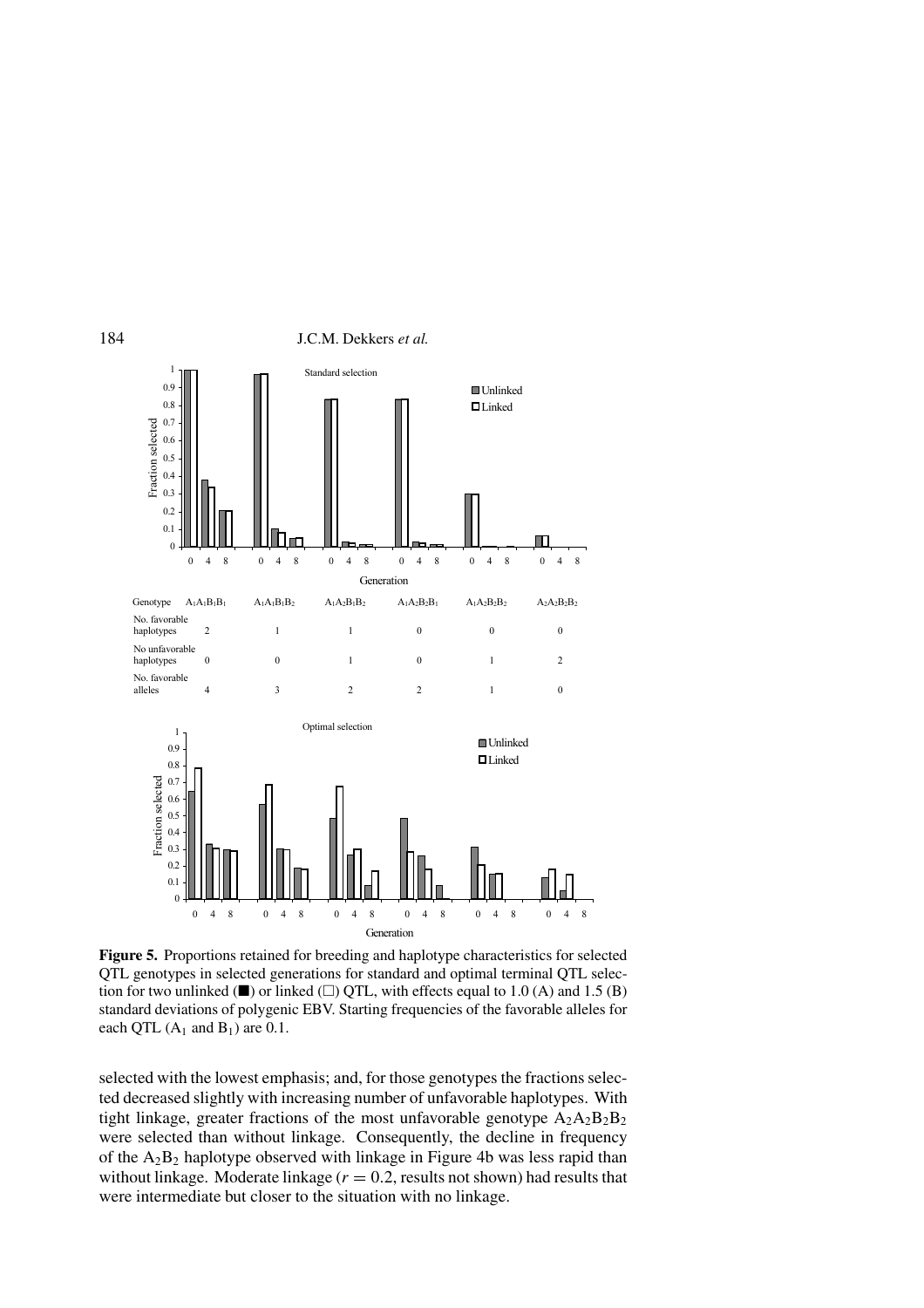**Table III.** Proportions selected and average genotypic values (in brackets) assigned to individual QTL genotypes under optimal QTL selection to maximize terminal response after ten generations for two unlinked  $(r = 0.5)$  or linked  $(r = 0.05)$  OTL with effects equal to 1.0 (A) and 1.5 (B) standard deviations of polygenic EBV. Starting frequencies of the favorable alleles for each QTL  $(A_1 \text{ and } B_1)$  are 0.1.

|                | QTL genotype                          |                          |                         |          |           |                     |  |  |  |
|----------------|---------------------------------------|--------------------------|-------------------------|----------|-----------|---------------------|--|--|--|
|                | (Effect of QTL genotype on phenotype) |                          |                         |          |           |                     |  |  |  |
| Generation     | $A_1A_1$                              | $B_1B_1$                 | $A_1A_2$                | $B_1B_2$ | $A_2A_2$  | $B_2\overline{B_2}$ |  |  |  |
|                | $(+1.0)$                              | $(+1.5)$                 | (0)                     | (0)      | $(-1.0)$  | $(-1.5)$            |  |  |  |
|                |                                       | Unlinked QTL $(r = 0.5)$ |                         |          |           |                     |  |  |  |
| $\mathbf{1}$   | 0.45                                  | 0.46                     | 0.34                    | 0.35     | 0.16      | 0.16                |  |  |  |
|                | (0.28)                                | (0.28)                   | $(0)$ <sup>*</sup>      | (0)      | $(-0.60)$ | $(-0.62)$           |  |  |  |
| 3              | 0.28                                  | 0.28                     | 0.25                    | 0.25     | 0.16      | 0.15                |  |  |  |
|                | (0.09)                                | (0.09)                   | (0)                     | (0)      | $(-0.36)$ | $(-0.37)$           |  |  |  |
| 5              | 0.27                                  | 0.27                     | 0.23                    | 0.23     | 0.13      | 0.13                |  |  |  |
|                | (0.12)                                | (0.13)                   | (0)                     | (0)      | $(-0.41)$ | $(-0.45)$           |  |  |  |
| $\overline{7}$ | 0.25                                  | 0.25                     | 0.2                     | 0.2      | 0.09      | 0.07                |  |  |  |
|                | (0.18)                                | (0.20)                   | (0)                     | (0)      | $(-0.63)$ | $(-0.75)$           |  |  |  |
| 9              | 0.24                                  | 0.24                     | 0.16                    | 0.14     | 0.01      | 0.0                 |  |  |  |
|                | $(n/a)$ <sup>**</sup>                 | (0.45)                   | (0)                     | (0)      | (n/a)     | (n/a)               |  |  |  |
|                |                                       |                          | Linked QTL $(r = 0.05)$ |          |           |                     |  |  |  |
| $\mathbf{1}$   | 0.32                                  | 0.33                     | 0.26                    | 0.27     | 0.19      | 0.18                |  |  |  |
|                | (0.17)                                | (0.19)                   | (0)                     | (0)      | $(-0.23)$ | $(-0.25)$           |  |  |  |
| 3              | 0.29                                  | 0.29                     | 0.25                    | 0.25     | 0.17      | 0.17                |  |  |  |
|                | (0.12)                                | (0.12)                   | (0)                     | (0)      | $(-0.25)$ | $(-0.25)$           |  |  |  |
| 5              | 0.28                                  | 0.28                     | 0.25                    | 0.24     | 0.15      | 0.15                |  |  |  |
|                | (0.12)                                | (0.12)                   | (0)                     | (0)      | $(-0.33)$ | $(-0.34)$           |  |  |  |
| $\overline{7}$ | 0.28                                  | 0.27                     | 0.23                    | 0.23     | 0.1       | 0.09                |  |  |  |
|                | (0.17)                                | (0.17)                   | (0)                     | (0)      | $(-0.53)$ | $(-0.56)$           |  |  |  |
| 9              | 0.27                                  | 0.26                     | 0.16                    | 0.15     | 0.0       | 0.0                 |  |  |  |
|                | (n/a)                                 | (n/a)                    | (0)                     | (0)      | (n/a)     | (n/a)               |  |  |  |

<sup>∗</sup> Used as reference genotype.

∗∗ Could not be computed because selected proportion was zero for one of the genotypes.

Fractions selected from genotypes for each of the two QTL, averaged over the other QTL, are given in Table III for optimal terminal QTL selection for two unlinked or tightly linked QTL. The selected fractions were very similar for the two QTL, regardless of linkage, which is consistent with the similar trends in QTL frequencies observed in Figure 3.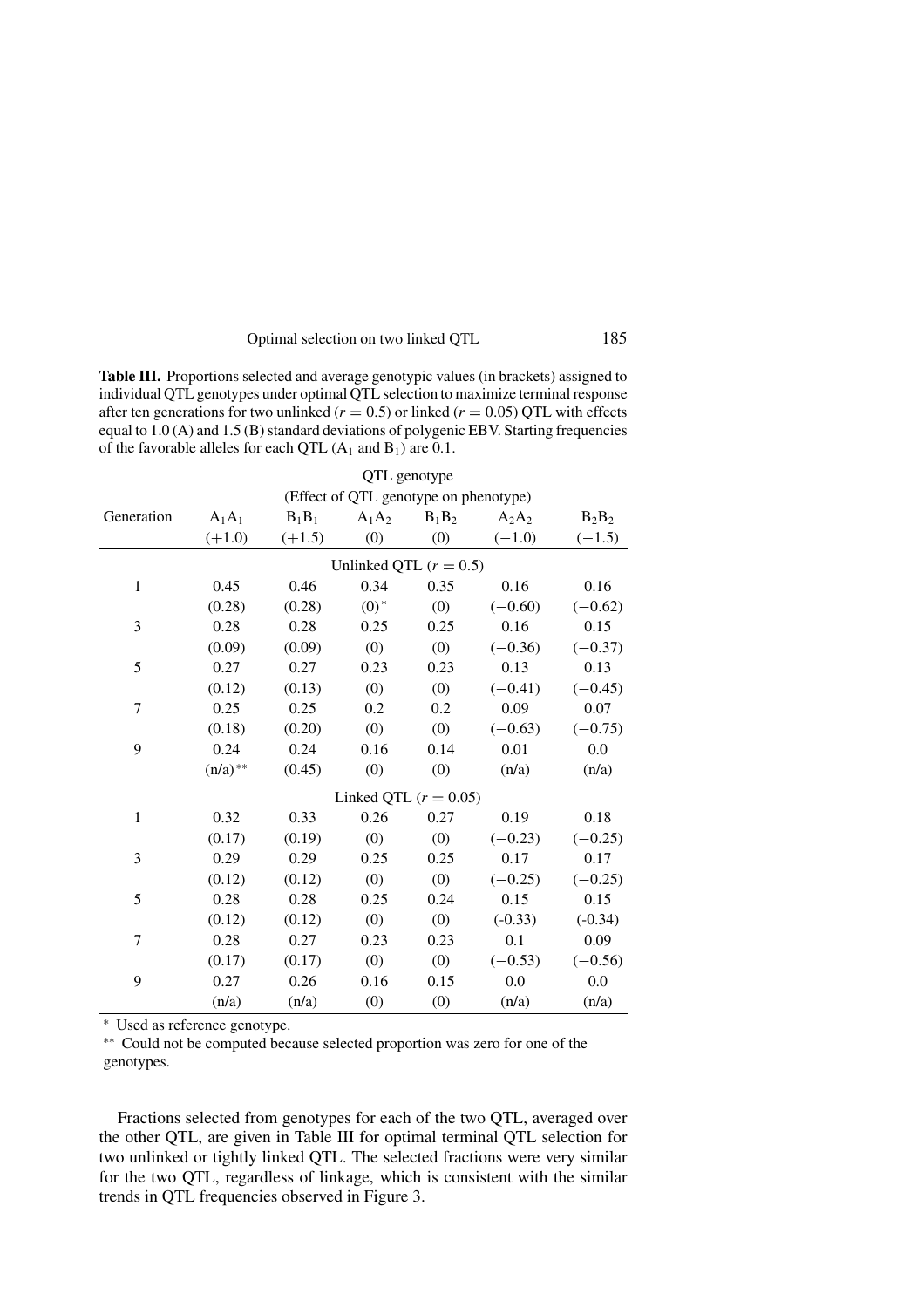# **3.5. Optimal QTL genotype values**

Table IV shows genotype values assigned to selected QTL genotypes under optimal terminal selection on unlinked QTL, which were derived following equation (2). Optimal genotype values generally declined with the number of favorable alleles. Double heterozygotes  $(A_1A_2B_1B_2)$  were, however, assigned a slightly greater value than the genotypes that were homozygous for alternate alleles (*e.g.*  $A_1A_1B_2B_2$ ), which is most likely associated with gametic phase disequilibrium among the QTL and between the QTL and polygenes.

Optimal single locus genotype values are given in Table III. Similar to proportions selected, optimal single locus genotype values were nearly equal for the two QTL, indicating that equal emphasis is placed on both loci. For both QTL the value of the heterozygote was closer to the value of the favorable homozygote. This was also observed by Dekkers and van Arendonk [5] for one QTL and relates to reducing gametic phase disequilibrium between the QTL and polygenes (see later).

If selection treats the two QTL loci as independent, the optimal genotype value of a bilocus QTL genotype will equal the sum of the optimal single locus genotype values. For example, the genotype value of genotype  $A_1A_2B_1B_2$  will equal the single locus value for  $A_1A_2$  plus the single locus value for  $B_1B_2$ . Comparing the optimal single locus genotype values of Table III to the bilocus genotype values of Table IV shows that this independence does not hold for optimal selection, even if the QTL are unlinked.

# **3.6. Gametic phase disequilibrium**

The extent of gametic phase disequilibrium generated by optimal terminal and standard QTL selection between the two QTL is presented in Figure 6a for unlinked and tightly linked QTL. Standard QTL selection resulted in increasing negative disequilibrium between the two QTL over generations (Fig. 6a). Negative disequilibrium here indicates that individuals with a more favorable genotype for one QTL tended to have a more unfavorable genotype for the other QTL, which is caused by an excess frequency of repulsion phase haplotypes. Linkage increased the amount of disequilibrium for standard QTL selection because repulsion phase haplotypes recombined less frequently to break up the disequilibrium (Fig. 4a).

Disequilibrium between the QTL was small but negative for optimal selection without linkage (Fig. 6a). With tight linkage, however, optimal selection resulted in a large positive disequilibrium between the QTL. Positive disequilibrium indicates that individuals that had a favorable genotype for one QTL also tended to have a favorable genotype at the other QTL. The large positive disequilibrium for optimal selection resulted from its ability to maintain the frequency of repulsion phase haplotypes at low frequencies (Fig. 4b).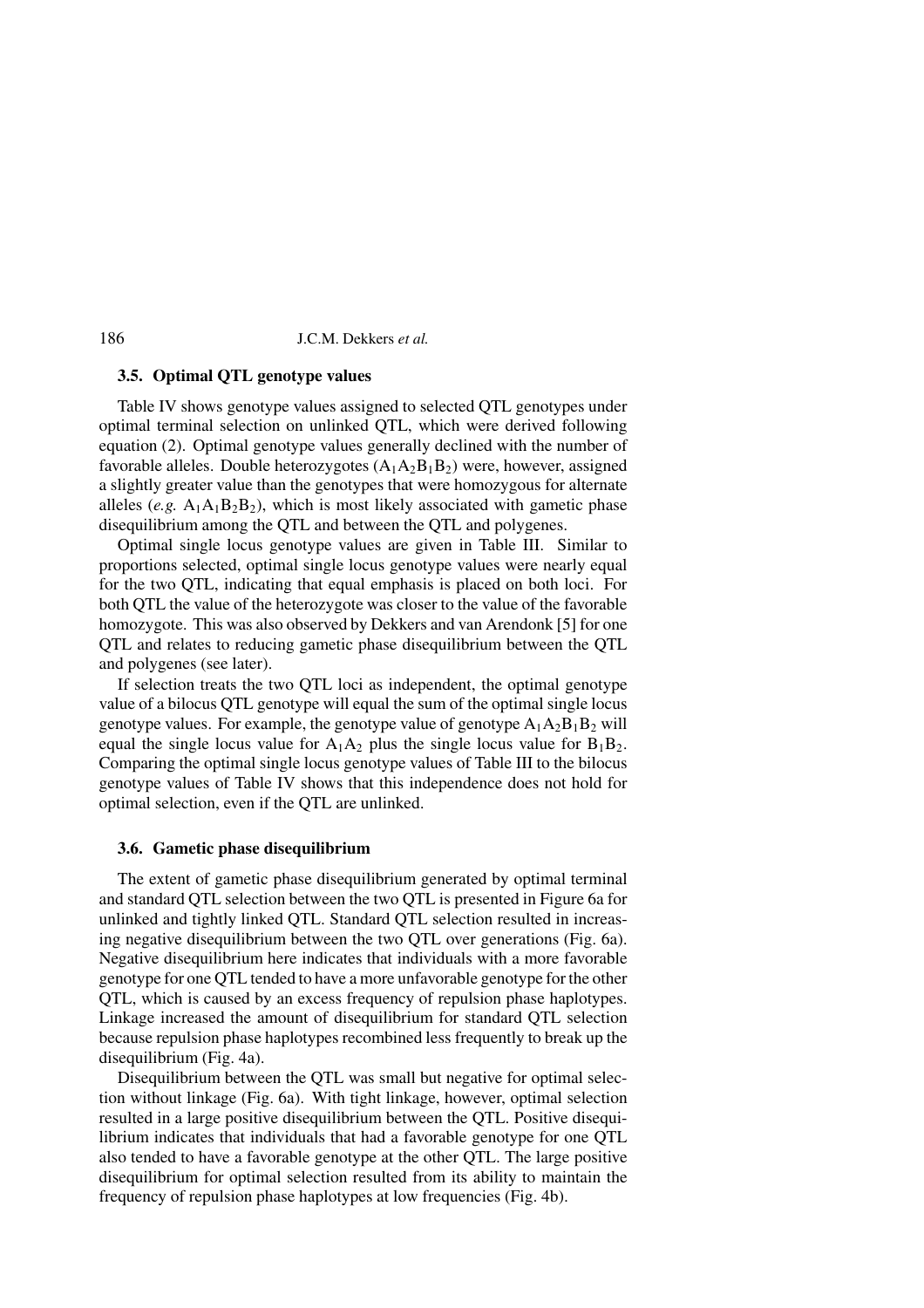|                | QTL genotype                                                                                                                                                                                |                          |                        |                   |                   |                         |                          |                        |                        |                        |
|----------------|---------------------------------------------------------------------------------------------------------------------------------------------------------------------------------------------|--------------------------|------------------------|-------------------|-------------------|-------------------------|--------------------------|------------------------|------------------------|------------------------|
| Generation     | (number of favorable alleles/effect of QTL genotype on phenotype)<br>$A_1A_1^*$<br>$A_1A_2$<br>$A_1A_2$<br>$A_1A_1$<br>$A_1A_2$<br>$A_1A_1$<br>$A_2A_2$<br>$A_2A_2$<br>$A_1A_2$<br>$A_2A_2$ |                          |                        |                   |                   |                         |                          |                        |                        |                        |
|                | $B_1B_1$<br>$(4/ + 2.5)$                                                                                                                                                                    | $B_1B_2$<br>$(3/ + 1.0)$ | $B_1B_1$<br>$(3/+1.5)$ | $B_1B_2$<br>(2/0) | $B_2B_1$<br>(2/0) | $B_2B_2$<br>$(2/- 0.5)$ | $B_1B_1$<br>$(2/ + 0.5)$ | $B_1B_2$<br>$(1/-1.0)$ | $B_2B_2$<br>$(1/-1.5)$ | $B_2B_2$<br>$(0/-2.5)$ |
| 1              | 0.42                                                                                                                                                                                        | 0.22                     | 0.23                   | $0^{**}$          | 0.00              | $-0.16$                 | $-0.14$                  | $-0.43$                | $-0.45$                | $-1.10$                |
| 2              | 0.14                                                                                                                                                                                        | 0.06                     | 0.06                   | $\boldsymbol{0}$  | $-0.06$           | $-0.21$                 | $-0.20$                  | $-0.32$                | $-0.33$                | $-0.79$                |
| 3              | 0.12                                                                                                                                                                                        | 0.06                     | 0.05                   | $\boldsymbol{0}$  | $-0.03$           | $-0.18$                 | $-0.17$                  | $-0.30$                | $-0.31$                | $-0.77$                |
| $\overline{4}$ | 0.15                                                                                                                                                                                        | 0.08                     | 0.08                   | $\boldsymbol{0}$  | $-0.02$           | $-0.18$                 | $-0.17$                  | $-0.32$                | $-0.34$                | $-0.86$                |
| 5              | 0.19                                                                                                                                                                                        | 0.11                     | 0.11                   | $\boldsymbol{0}$  | $-0.01$           | $-0.19$                 | $-0.17$                  | $-0.37$                | $-0.40$                | $-1.04$                |
| 6              | 0.25                                                                                                                                                                                        | 0.15                     | 0.15                   | $\boldsymbol{0}$  | 0.00              | $-0.23$                 | $-0.19$                  | $-0.46$                | $-0.51$                | $-1.38$                |
| 7              | 0.34                                                                                                                                                                                        | 0.20                     | 0.21                   | $\boldsymbol{0}$  | 0.00              | $-0.32$                 | $-0.24$                  | $-0.64$                | $-0.75$                | $-2.16$                |
| 8              | 0.48                                                                                                                                                                                        | 0.29                     | 0.31                   | $\mathbf{0}$      | 0.00              | $-0.66$                 | $-0.37$                  | $-1.08$                | $-1.49$                | $n/a$ ***              |
| 9              | 0.87                                                                                                                                                                                        | 0.52                     | 0.58                   | $\boldsymbol{0}$  | 0.00              | n/a                     | $-0.79$                  | $-2.32$                | n/a                    | n/a                    |
| 10             | 2.07                                                                                                                                                                                        | 0.75                     | 1.23                   | $\boldsymbol{0}$  | $-0.10$           | $-0.59$                 | 0.39                     | $-0.87$                | $-1.16$                | n/a                    |

**Table IV.** Optimal genotype values assigned to selected QTL genotypes under optimal selection on two unlinked QTL (A and B) with effects equal to 1.0 (A) and 1.5 (B) standard deviations of polygenic EBV, to maximize terminal response at the end of ten generations. Starting frequencies of the favorable alleles for each QTL  $(A_1 \text{ and } B_1)$  are 0.1.

∗ The first allele refers to that inherited from the sire.

<sup>\*\*</sup> Genotype  $A_1A_2B_1B_2$  was used as the reference genotype from which all other values were deviated.

∗∗∗ Values could not be computed because fraction selected was zero for that genotype.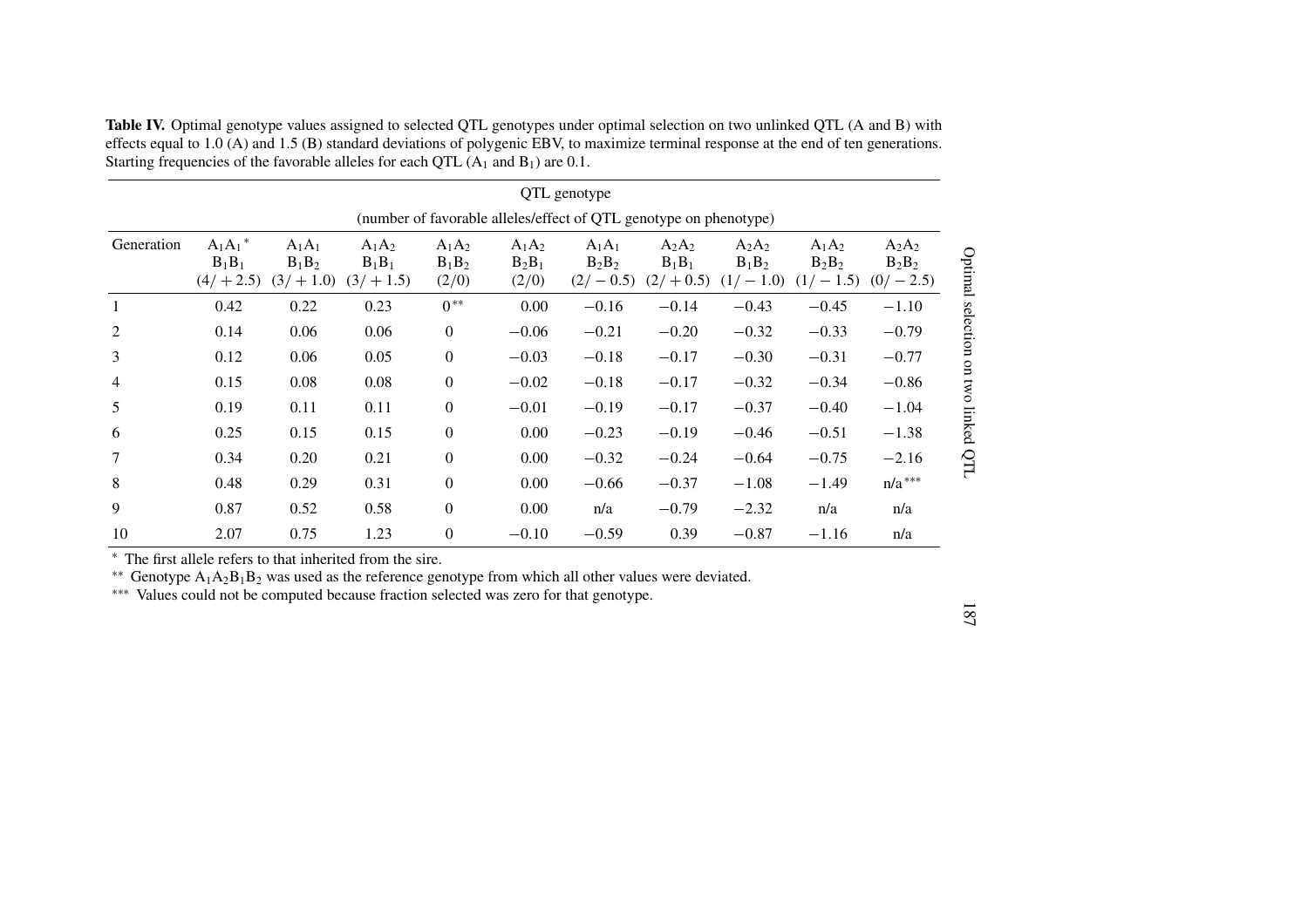

**Figure 6.** Disequilibrium between two unlinked  $(- - -)$  or linked  $(r = 0.05)$  QTL ( iii) QTL for standard (•) and optimal (○) QTL selection.

Both standard and optimal QTL selection resulted in negative disequilibrium between the QTL and polygenes for all cases (Fig. 6b), indicating that individuals with more favorable QTL genotypes tended to have lower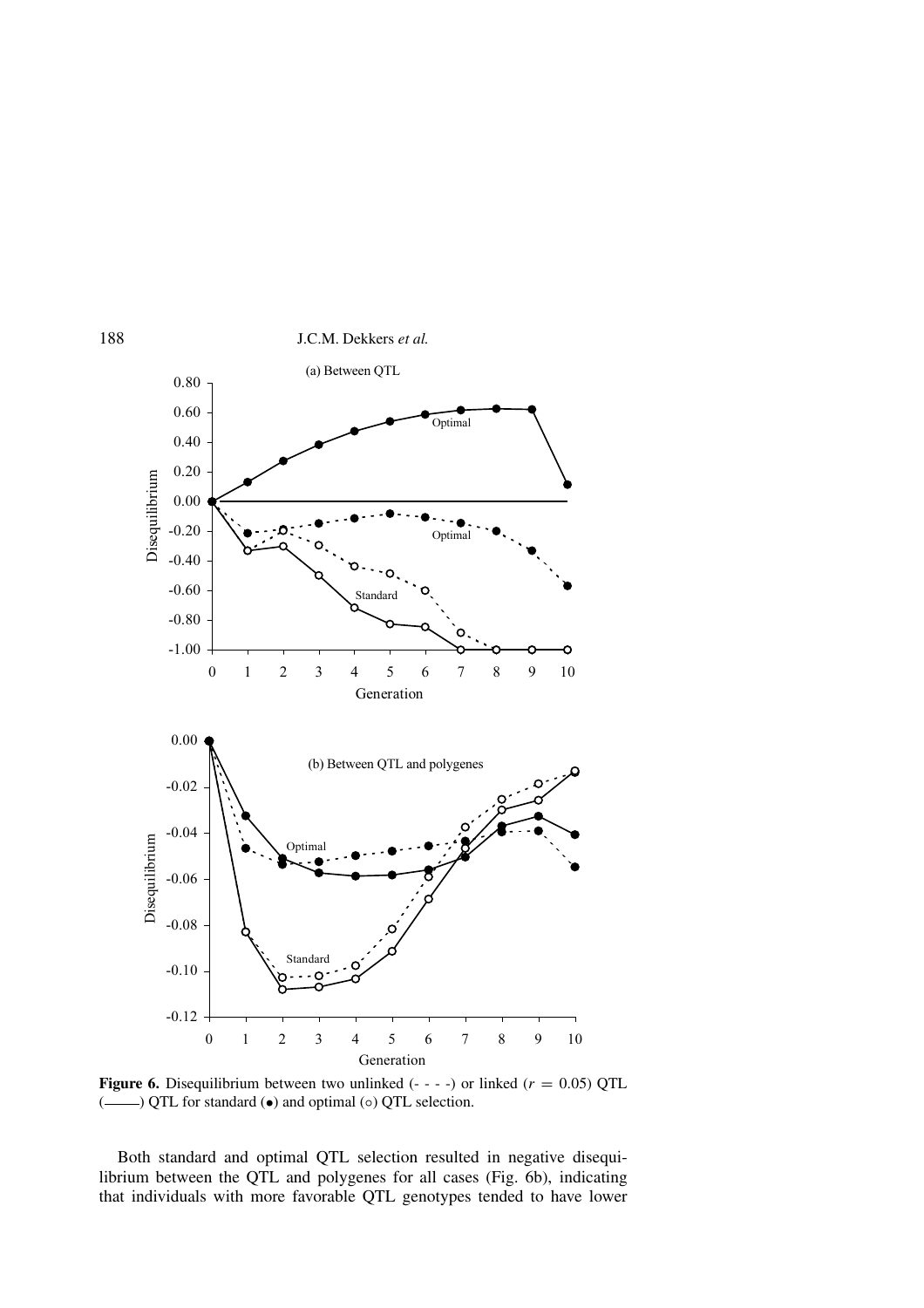polygenic breeding values. During the first five generations, correlations of QTL with polygenic values were twice as large for standard than for optimal QTL selection. In later generations the correlation reduced towards zero for standard QTL selection, as the QTL were moved to fixation. Tight linkage between the QTL slightly increased the extent of disequilibrium for standard QTL selection. For optimal selection, tight linkage resulted in slightly greater disequilibrium in early and late generations but in less disequilibrium in intermediate generations.

# **4. DISCUSSION**

This study was focused on the evaluation of optimal strategies for simultaneous selection on two QTL, in comparison to standard QTL and phenotypic selection, and on the effect of linkage between the QTL on these strategies. Optimal strategies were derived using the methodology and algorithm developed by Chakraborty *et al.* [2].

Although only a limited number of scenarios was investigated, the results indicate that the benefit of optimal QTL selection over phenotypic selection is greater when the identified effects are distributed over multiple QTL. This holds for both terminal response (Tab. I) and for cumulative discounted response (Tab. II). Phenotypic selection has more difficulty in selecting for genes of small effect and, therefore, the benefit of being able to directly select on such genes is greater than for genes of large effect. The benefit of optimal over standard QTL selection was, however, greater for one QTL than for two QTL (Tabs. I and II), unless the QTL were tightly linked and the objective was to maximize cumulative discounted response (Tab. II). Tight linkage between the two QTL increased the advantage of optimal over standard QTL selection but moderate linkage  $(r = 0.2)$  had a limited impact and behaved very similar to selection on unlinked QTL.

Upon comparing optimal QTL selection with and without linkage between the two QTL, the results presented clearly demonstrate that the optimal strategy is able to take into account the ability for haplotypes that are in repulsion phase to recombine in future generations. This resulted in even greater response to selection with tight linkage than without linkage (Tab. I). This is in contrast to phenotypic and standard QTL selection, which wasted selection effort by selecting for haplotypes that are in repulsion phase in early generations. For these strategies, linkage resulted in slightly lower genetic gain, although the differences were not large. Most of these effects, however, disappeared with moderate linkage  $(r = 0.2)$ , which behaved similar to selection on unlinked QTL because there is sufficient opportunity for QTL to recombine.

Only additive QTL were considered here, which is the most favorable situation for standard QTL selection. Greater differences between optimal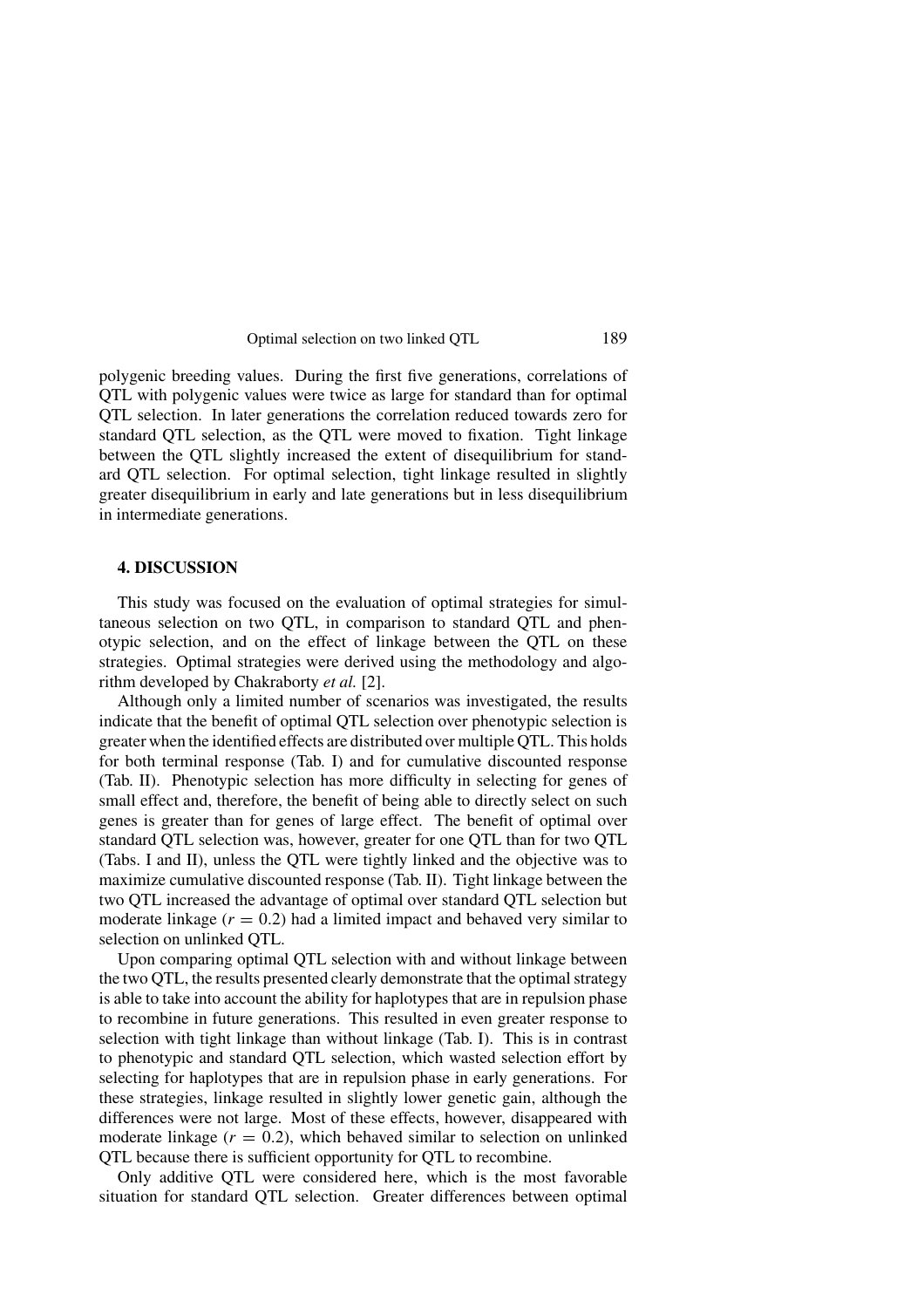190 J.C.M. Dekkers *et al.*

and standard QTL selection are expected for QTL with dominance, as was demonstrated by Dekkers and Chakraborty [6] for the one QTL case. Epistasis between QTL may further increase the benefit of optimizing selection. Opportunities to capitalize on complex genetic inheritance, *i.e.* multiple QTL, linkage, epistasis, etc., will, however, be limited by the ability to accurately estimate associated parameters. In the present study, all parameters were assumed known without error. Estimation errors, which will be larger for complex genetic models, will limit the benefit of optimal selection. Nevertheless, these findings illustrate the potential of the optimization methods developed by Chakraborty *et al.* [3] to develop optimal selection strategies to capitalize on the complex genetic systems and interactions that are being uncovered through molecular genetic technology.

Several interesting features of optimal terminal selection were observed in Figures 2, 3, and 5 that deserve further discussion. First, both QTL reached near fixation by the end of the planning horizon (Fig. 2). Second, selection emphasis differed little between the two QTL when starting frequencies were equal, despite a difference in effects between QTL, as is evident from Figure 3 by the overlapping trends in QTL frequencies, and from Table III from the nearly equal fractions selected and equal optimal genotype effects for the two QTL. Third, trends in QTL frequencies were nearly linear when the QTL were unlinked, even when the two QTL started at different frequencies (Fig. 2).

To understand the impact of these findings it is beneficial to reformulate the selection objective of maximizing genetic level in the final generation to maximizing the polygenic value in the final generation subject to fixation of both QTL in the final generation. This equivalence of objectives holds for the QTL effects considered here and is based on the finding that in the optimal strategy both QTL were essentially fixed in the final generation. Thus, the assertion here is that the reformulated objective would lead to a similar selection strategy as the objective of maximizing terminal gain that was implemented here. From the reformulated objective, it is indeed evident that there is no advantage to putting more emphasis on the larger QTL if both start at the same frequency. After all, the selection effort that is required to move the favorable allele to fixation is equal for both QTL and does not depend on the effect of the QTL. The near linear trends that were observed with different starting frequencies (Fig. 2) further assert this principle. Thus, when the objective is to maximize terminal response, emphasis on a QTL is primarily determined by its starting frequency and not by the magnitude of its effect. It is important to note that the size of the QTL effects will be important when the objective is to maximize cumulative discounted response, as illustrated by the more rapid fixation of the QTL with larger effects (Fig. 2).

The latter also confirms the validity of the strategy of putting equal emphasis on each QTL when the objective is to reach fixation for all QTL as quickly as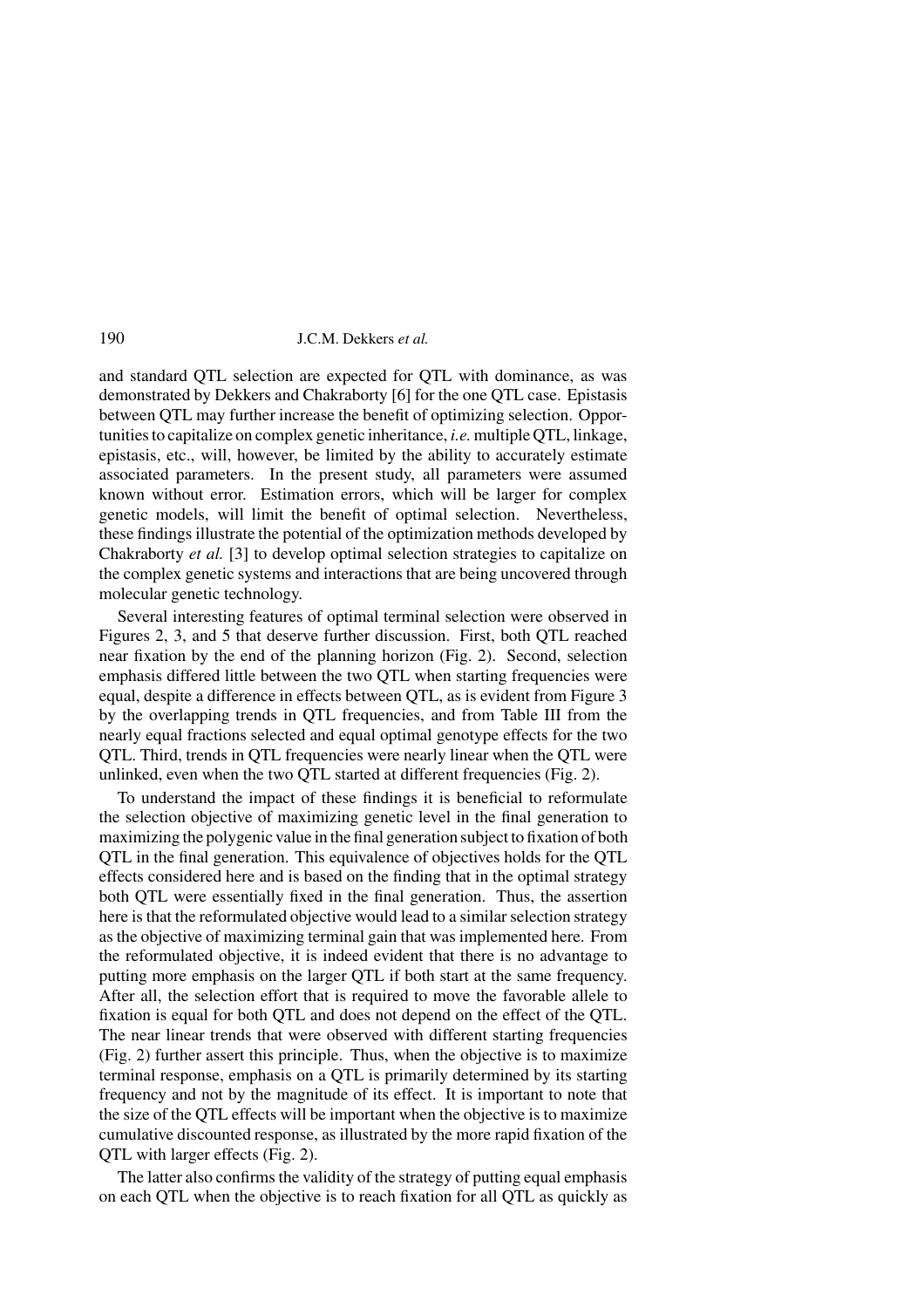possible and all QTL start at the same frequency. This strategy was adopted in a simulation study by Hospital *et al.* [10], in which selection was exclusively on the QTL and all QTL had the same starting frequency. It is clear that also in that case the selection objective is not enhanced by giving QTL with greater genetic values more emphasis. Based on this argument, Hospital *et al.* [10] selected on the expected number of favorable QTL alleles contained by an individual. The results presented here indicate that this strategy would indeed be optimal for unlinked QTL because the selected fractions (Fig. 5) and optimal values for each genotype (Tab. IV) decreased with the number of favorable alleles. For tightly linked QTL, however, the optimal emphasis depended primarily on the number of favorable haplotypes, rather than on the number of favorable alleles, with some consideration of the number of unfavorable haplotypes (Fig. 5). Further work is needed to extend this result to multiple groups of linked QTL, which was the situation considered by Hospital *et al.* [10].

Hospital *et al.* [10] selected exclusively on markers with no consideration of other polygenic effects. Including residual polygenic effects in the selection decision requires consideration of not only the relative emphasis between QTL but also the emphasis on QTL versus polygenes. This was the situation considered here. The results presented in Tables III and IV for terminal selection on unlinked QTL show that, although the effects of the QTL on phenotype were additive and independent, the values assigned to the QTL under optimal selection behaved in a non-additive manner. Specifically, the average value assigned by the optimal strategy to the heterozygotes for each QTL was not central to that of the two homozygotes (Tab. III). In addition, when comparing optimal bilocus genotype values of Table IV to the optimal single locus genotype values of Table III, the optimal genotype values at the two QTL were not additive. Both types on non-additivity, as observed under optimal selection, are likely related to gametic phase disequilibrium among the QTL and between the QTL and polygenes. It is well known that selection on an aggregate objective induces negative associations between components of the aggregate (*i.e.* the two QTL and polygenes), which reduces response to selection in future generations [2]. Even for, unlinked loci, negative associations and their effects on response to selection will persist over multiple generations [2]. Optimal selection is able to anticipate the impact of negative associations on future responses to selection and, therefore, reduces the build-up of negative disequilibrium, as illustrated in Figures 6a and 6b. This is accomplished in part by a reducing emphasis on the QTL and in part by putting differential emphasis on alternate QTL genotypes. The latter results in the observed non-additivity of optimal QTL genotype values. It is not clear how important the assignment of non-additive effects under optimal selection is; responses may be robust to moderate changes in optimal QTL values.